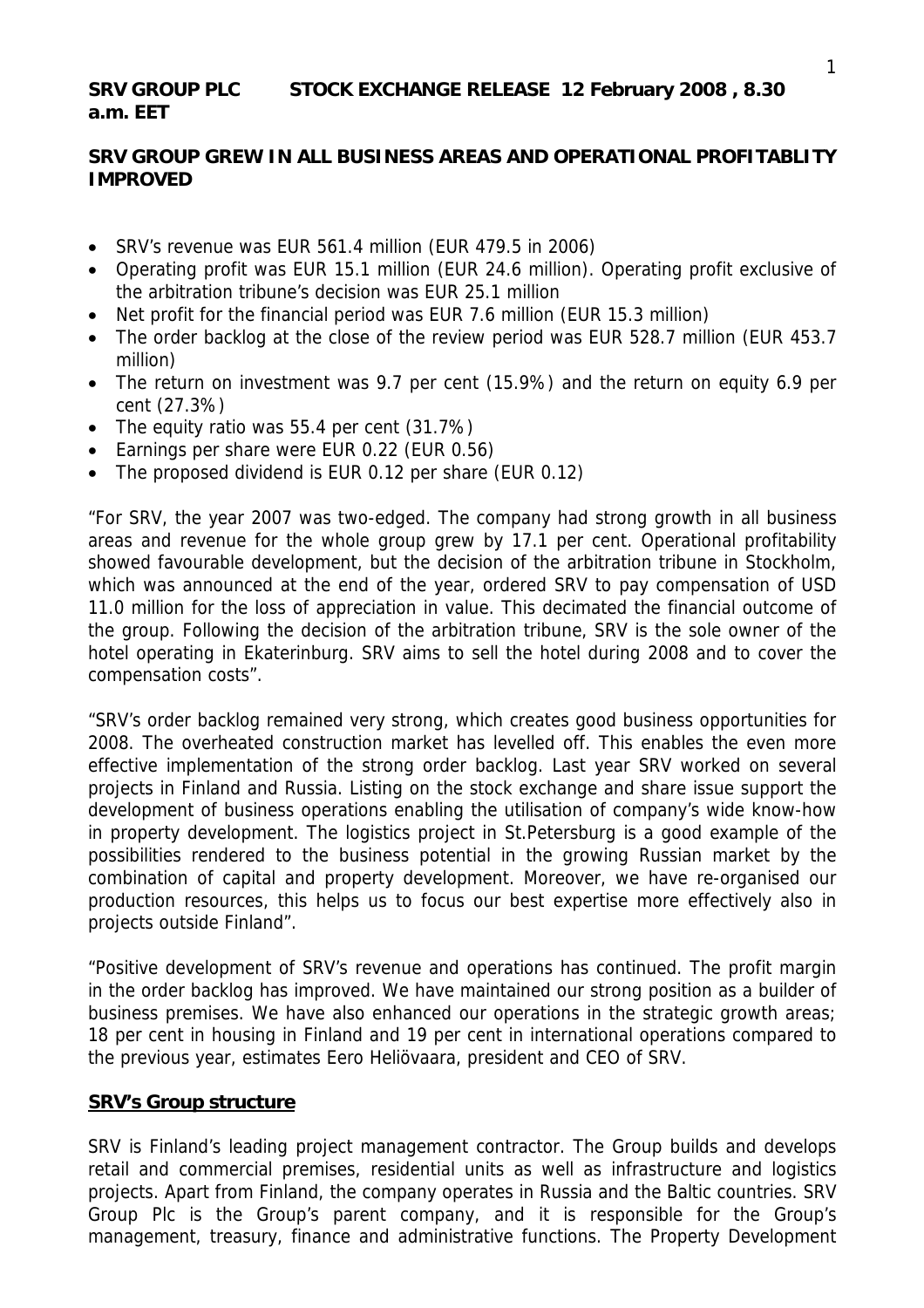and Building Systems Engineering units support and serve all the Group's business operations.

SRV's business areas are Business Premises, Housing and International as well as Other Operations. The Business Premises business area comprises the operations of SRV Viitoset Oy. Housing comprises the operations of SRV Westerlund Oy and the regional subsidiaries. The SRV International subgroup carries on international operations. Other Operations consist primarily of the SRV Group Plc and SRV Kalusto Oy businesses.

## **SRV Group's strategic objectives**

SRV's mid-term objective is to reach an average annual consolidated revenue growth of about 15 per cent, with average annual revenue growth in international operations of over 30 per cent. SRV will seek to increase the level of operating profit and achieve an 8 per cent operating profit margin over the medium and long term. In addition, the company will aim to maintain an equity ratio of over 30 per cent.

#### **Revenue up 17.1 per cent and order backlog increases by 16.5 per cent**

The SRV Group's revenue in 2007 grew by 17.1 per cent to EUR 561.4 million (EUR 479.5 million in 2006). The share of revenue coming from Finland was 91 per cent (91 %), whereas 9 per cent (9 %) came from Russia and the Baltic countries.

Business Premises had revenue growth of 16.3 per cent to EUR 345.4 million (EUR 297.0 million). Housing posted a revenue increase of 18.1 per cent to EUR 163.1 million (EUR 138.1 million), with developer contracting projects progressing according to plans. The International business area reported revenue growth of 19.4 per cent to EUR 53.2 million (EUR 44.6 million).

The order backlog was EUR 528.7 million at 31 December 2007 (EUR 453.7 million). The 16.5 per cent increase in the order backlog was attributable to the rise in orders booked by both the Business Premises and the International business areas.

#### **Arbitration tribunal decision on the ZAO Nordrus Hotel contractual dispute**

SRV built the Park Inn hotel in Ekaterinburg, which was opened in March 2007. SRV has been the defendants in arbitration proceedings before the Arbitration Institute of the Stockholm Chamber of Commerce, in which the plaintiff is the Danish company Nordrus Hotel Holdings A/S ("Nordrus"). The dispute concerns the form of property registration, whereby Nordrus did not accept the delivery of the works specified in the purchase agreement and did not remit the purchase price claimed.

According to the decision of the arbitration tribunal, SRV was ordered to pay Nordrus compensation of USD 11.0 million for the loss of appreciation in value with interest and court costs. EUR 10.0 million of this was charged to operating profit and EUR 1.0 million to interest expense.

The arbitration tribunal's decision confirmed SRV's holding in the hotel property. The company estimates that the appreciation in value of the hotel property and the proceeds that may be obtained from a future sale will cover the damages awarded by the arbitration tribunal.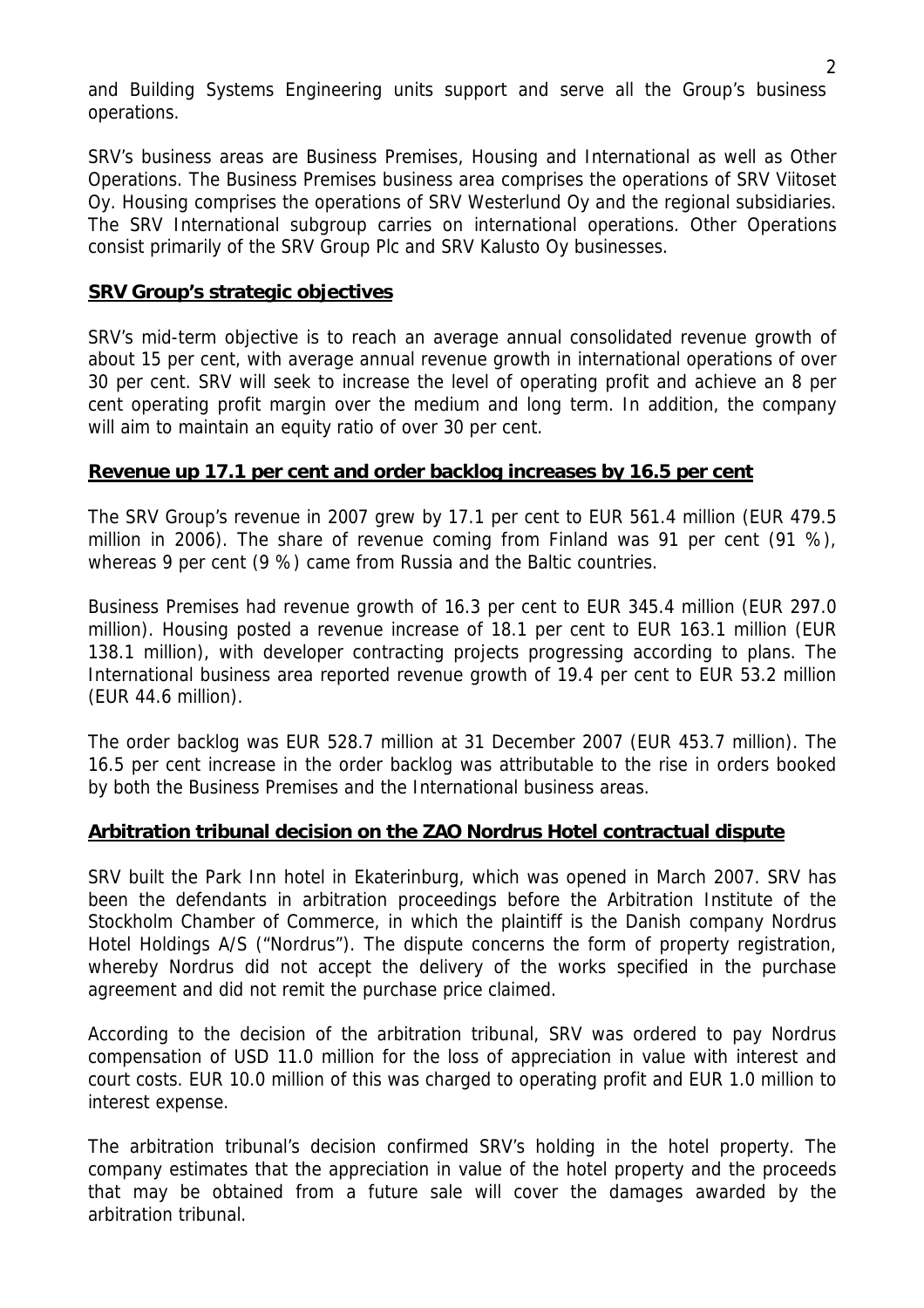# **Expense recorded on arbitration decision cuts into operating profit**

Operating profit was EUR 15.1 million (EUR 24.6 million) and net profit for the financial period EUR 7.6 million (EUR 15.3 million). The operating profit margin was 2.7 per cent (5.1%).

The Housing business area reported an increase in operating profit to EUR 10.7 million (EUR 5.1 million). Operating profit generated by Business Premises declined to EUR 18.0 million, whereas in the comparative period operating profit (EUR 25.0 million) included a gain of about EUR 16 million on sales of premises and operating assets in the Kamppi office building and shopping centre complex. Operating loss of EUR 10.2 million in the International Operations was caused by a charge of EUR 10.0 million for the arbitration decision connected with the construction of the hotel property. The volume of construction operations and housing sales in Estonia declined. In Russia, developer contracting projects are under way, which will be recorded as income when the projects are sold.

Net profit for the financial period was EUR 7.6 million (EUR 15.3 million) and earnings per share were EUR 0.22 (EUR 0.56). The fall in net profit and earnings per share were significantly affected by the arbitration decision on construction of the hotel property.

# **SRV wins important merit awards**

The worksite of the Flamingo recreational centre which SRV builds in Vantaa won the best construction site 2007 contest arranged by Rakennuslehti (Construction Magazine). The panel of judges included a representative of the industry's professional organisation, a representative of the Construction Consultants Organisation and representatives of the Uusimaa County Labour Protection District, the Helsinki University of Technology and Construction Magazine. Among the project's outstanding merits, the panel singled out management of the entire construction process on a large and demanding worksite, production planning and the use of a product model as well as the level of occupational safety and tidiness at the site. The site received a special mention for its compliance with the Client Liability Act.

The biannual Steel Design Award of the European Convention for Constructional Steelwork went to the Kamppi Centre for innovative steel construction. The award was made to the architects and structural engineers who designed the project as well as to the developers and builders. An award for acting as the general contractor and developer of the Kamppi project went to SRV.

| <b>SRV Group key figures</b> | <b>IFRS</b> | <b>IFRS</b> | change,     | change, |
|------------------------------|-------------|-------------|-------------|---------|
| (EUR million)                | 2007        | 2006        | <b>MEUR</b> | %       |
| Revenue                      | 561.4       | 479.5       | 81.9        | 17.1    |
| Operating profit             | 15.1        | 24.6        | $-9.6$      | $-38.8$ |
| Profit before taxes          | 11.5        | 20.7        | $-9.1$      | $-44.1$ |
| Net profit for the period    | 7.6         | 15.3        | $-7.6$      | $-50.0$ |
| Order backlog                | 528.7       | 453.7       | 75.0        | 16.5    |
| Operating profit, %          | 2.7         | 5.1         |             |         |
| Profit before taxes, %       | 2.1         | 4.3         |             |         |
| Net profit, %                | 1.4         | 3.2         |             |         |
| Equity ratio, %              | 55.4        | 31.7        |             |         |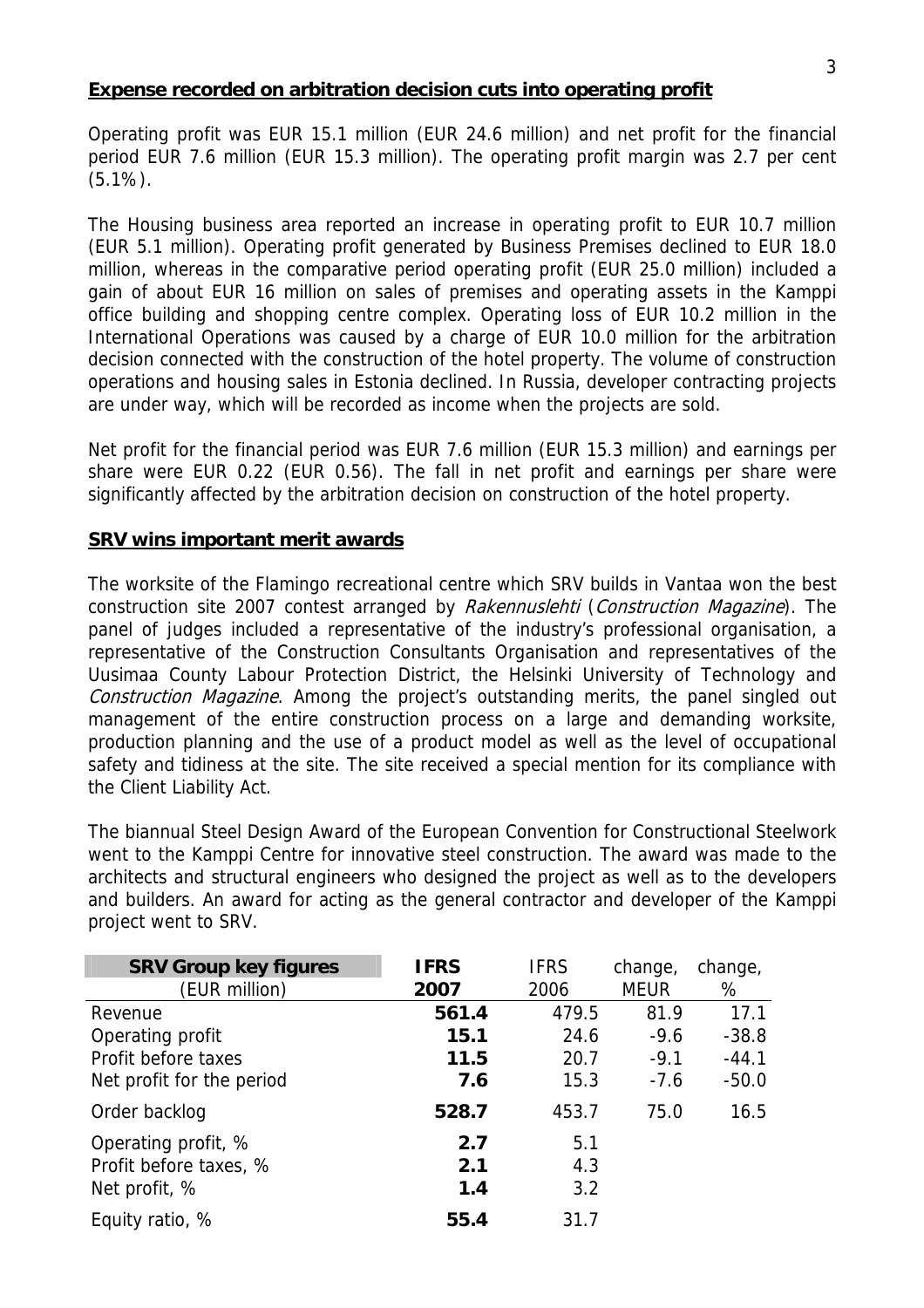| Return on investment, %                                                                                          | 9.7  | 15.9 |       |
|------------------------------------------------------------------------------------------------------------------|------|------|-------|
| Return on equity, %                                                                                              | 6.9  | 27.3 |       |
| Earnings per share, EUR 1)                                                                                       | 0.22 | 0.56 | -60.4 |
| 1) Key figures per share have been adjusted to reflect the increase in the number of shares, which came into     |      |      |       |
| effect on April 11th, 2007 (split), the rights issue on June 11th, 2007 and the rights issue and cancellation of |      |      |       |
| treasury shares in connection with the merger of the SRV Henkilöstö Oy on 28 September, 2007.                    |      |      |       |

#### **Outlook for construction**

The world economy continued to enjoy good growth during 2007. The economic growth in the United States slowed down towards the end of the year, but proceeded favourably in the growing markets, including Russia. Gauging the business cycle as we move forward is complicated by the increased uncertainties in the economy and the crisis of confidence prevailing in the financial markets. In the Eurozone, the boom has probably peaked. The Finnish Ministry of Finance estimates that growth in the area's output will slow from 2.5 per cent to 2 per cent.

The Finnish economy grew at an annual rate of 4.4 per cent in 2007. Economic growth in 2008 is expected to slow down, but to exceed the growth figures for Europe. The Ministry of Finance estimates GDP growth at 3.3 per cent.

The boom in construction and the property market is expected to hold up in 2008, though the pace of growth will slow. The credit crunch that has hit the USA will add to uncertainty in the markets. The construction industry is forecasting a decline in residential construction in Finland in 2008 to a level of about 31,000 units. Construction of business premises is expected to remain at a good level, although the number of project starts may decrease. The good business climate in conjunction with completion of the Vuosaari harbour will underpin brisk logistics and construction of storage facilities, especially in the Greater Helsinki area.

Even after the summer, there was a shortage of skilled labour, particularly in the growth centres in southern Finland. Strong demand also made it difficult to obtain certain products. The availability of subcontractors and materials improved towards the end of the year.

Following several years of growth, the Estonian economy is slackening. The Estonian Central Bank estimated that economic growth had come in at 7.3% in 2007 and is forecasting growth of 4.3% for 2008 and 5.7% for 2009. The situation in the Estonian housing market has weakened, and lower demand has led to a fall in the level of house prices. The Latvian Central Bank estimated that economic growth had been over 10% in the period. Estimates of economic growth in the Baltic countries as a whole nevertheless involve elements of uncertainty. Russia's gross domestic product grew at an estimated rate of about 8 per cent in the period. The Russian construction market is estimated to grow by about 10% a year. The rise in the level of costs and a shortage of skilled personnel nonetheless pose challenges for operations in Russia. Demand for both business premises and housing is estimated to remain good in Russia.

#### **Key figures for the business area**

| <b>Revenue</b>           | <b>IFRS</b> | <b>IFRS</b> | change, change, |      |
|--------------------------|-------------|-------------|-----------------|------|
| (EUR million)            | 2007        | 2006        | MFUR            | $\%$ |
| <b>Business Premises</b> | 345.4       | 297.0       | 48.4            | 16.3 |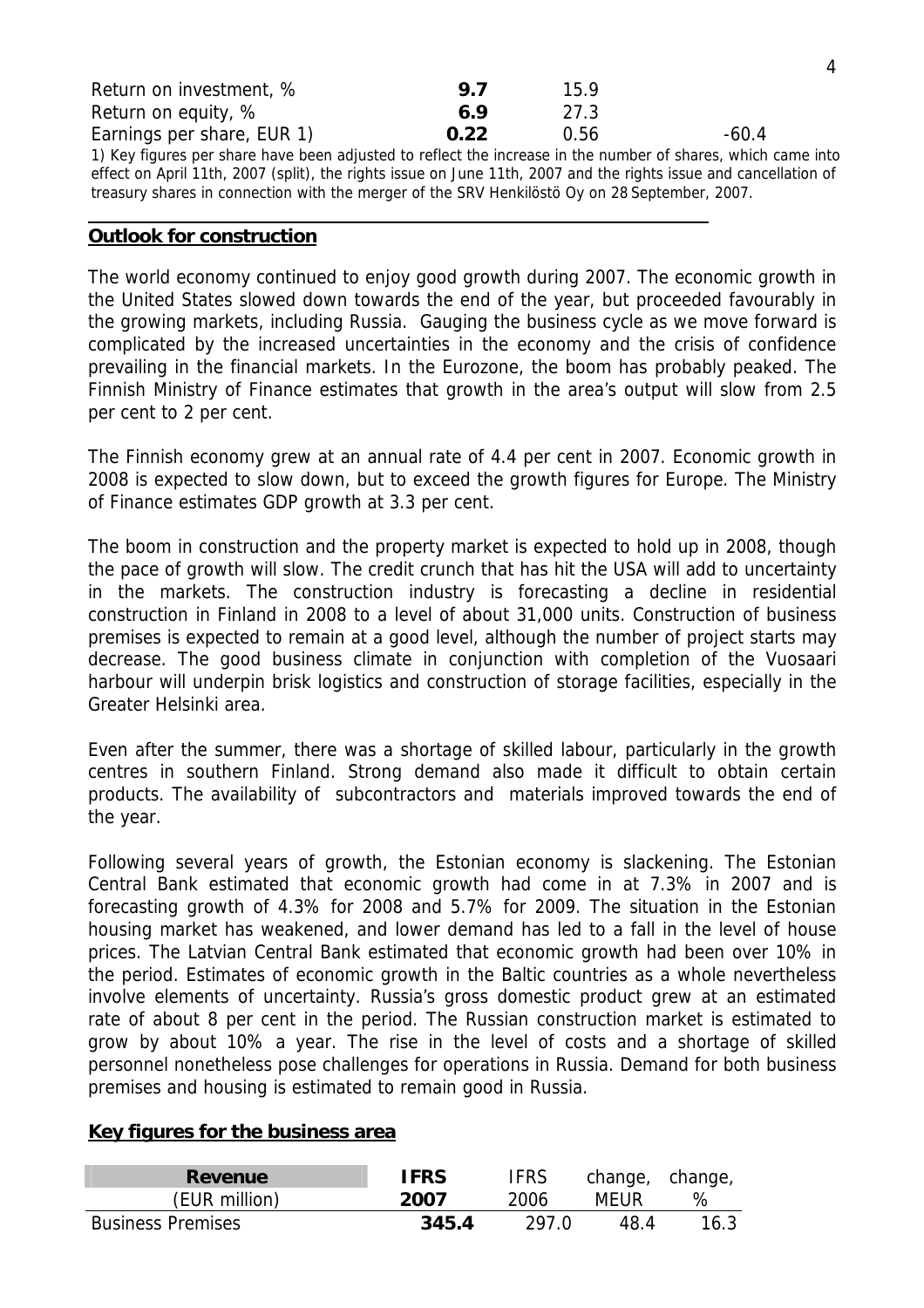| Housing                  | 163.1       | 138.1       | 25.0        | 18.1     |
|--------------------------|-------------|-------------|-------------|----------|
| International            | 53.2        | 44.6        | 8.6         | 19.4     |
| <b>Other Operations</b>  | 11.2        | 6.0         | 5.2         | 86.0     |
| Eliminations             | $-11.4$     | $-6.2$      | $-5.3$      |          |
| Group, total             | 561.4       | 479.5       | 81.9        | 17.1     |
|                          |             |             |             |          |
| <b>Operating profit</b>  | <b>IFRS</b> | <b>IFRS</b> | change,     | change,  |
| (EUR million)            | 2007        | 2006        | <b>MEUR</b> | %        |
| <b>Business Premises</b> | 18.0        | 25.0        | $-6.9$      | $-27.7$  |
| Housing                  | 10.7        | 5.1         | 5.6         | 109.1    |
| International            | $-10.2$     | $-3.6$      | $-6.7$      |          |
| <b>Other Operations</b>  | $-3.1$      | $-4.4$      | 1.3         |          |
| Eliminations             | $-0.4$      | 2.5         | $-2.9$      | $-114.2$ |
| Group, total             | 15.1        | 24.6        | $-9.6$      | $-38.8$  |
|                          |             |             |             |          |
| Order backlog at 31 Dec. | <b>IFRS</b> | <b>IFRS</b> | change,     | change,  |
| (EUR million)            | 2007        | 2006        | <b>MEUR</b> | %        |
| <b>Business Premises</b> | 302.8       | 287.7       | 15.1        | 5.2      |
| Housing                  | 174.6       | 154.4       | 20.2        | 13.1     |
| International            | 51.3        | 11.6        | 39.7        | 341.3    |
| Group, total             | 528.7       | 453.7       | 75.0        | 16.5     |

#### **Earnings trends of the operating business areas**

| <b>Business Premises</b><br>(EUR million) | <b>IFRS</b><br>2007 | <b>IFRS</b><br>2006 | change,<br><b>MEUR</b> | change,<br>% |
|-------------------------------------------|---------------------|---------------------|------------------------|--------------|
| Revenue                                   | 345.4               | 297.0               | 48.4                   | 16.3         |
| <b>Operating profit</b>                   | 18.0                | 25.0                | -69                    | $-27.7$      |
| Order backlog at end of<br>period         | 302.8               | 287 7               | 15.1                   | 5.2          |

The Business Premises business area comprises SRV Viitoset Oy's commercial, business, logistics and rock construction operations and project development.

Revenue in the Business Premises business area grew by 16.3 per cent. The Kamppi office building and shopping centre complex accounted for about EUR 100 million of revenue in the comparative period. Operating profit was EUR 18.0 million (EUR 25.0). Operating profit in the comparative period included about EUR 16 million on sales of properties and operating assets in the Kamppi office and shopping centre complex. The order backlog grew by 5.2 per cent to EUR 302.8 million (EUR 287.7 million).

Among the projects completed in the financial period were a logistics centre built for Kaukohuolinta in Tuusula, the KaraPhone East Business Premises project for Nokia in the Karamalmi district of Espoo, new business premises for PartnerTech Oy in Vantaa, Teknos powder coating plant in Rajamäki, the first part of the Helsinki City service tunnel, the Autotalo Laakkonen car dealership and retail facilities for IBI in the Kuninkaanportti district of Porvoo. Other projects completed included a renovation of the Sähkötalo electrical utility building in Helsinki, Hotel Katajanokka, renovation of Phase 2 of Aktia-Forum, renovation of the Valimokuja 2 property into a commercial centre for A-Vakuutus Oy insurance company, the Etola Technologies production facilities that were built in Vantaa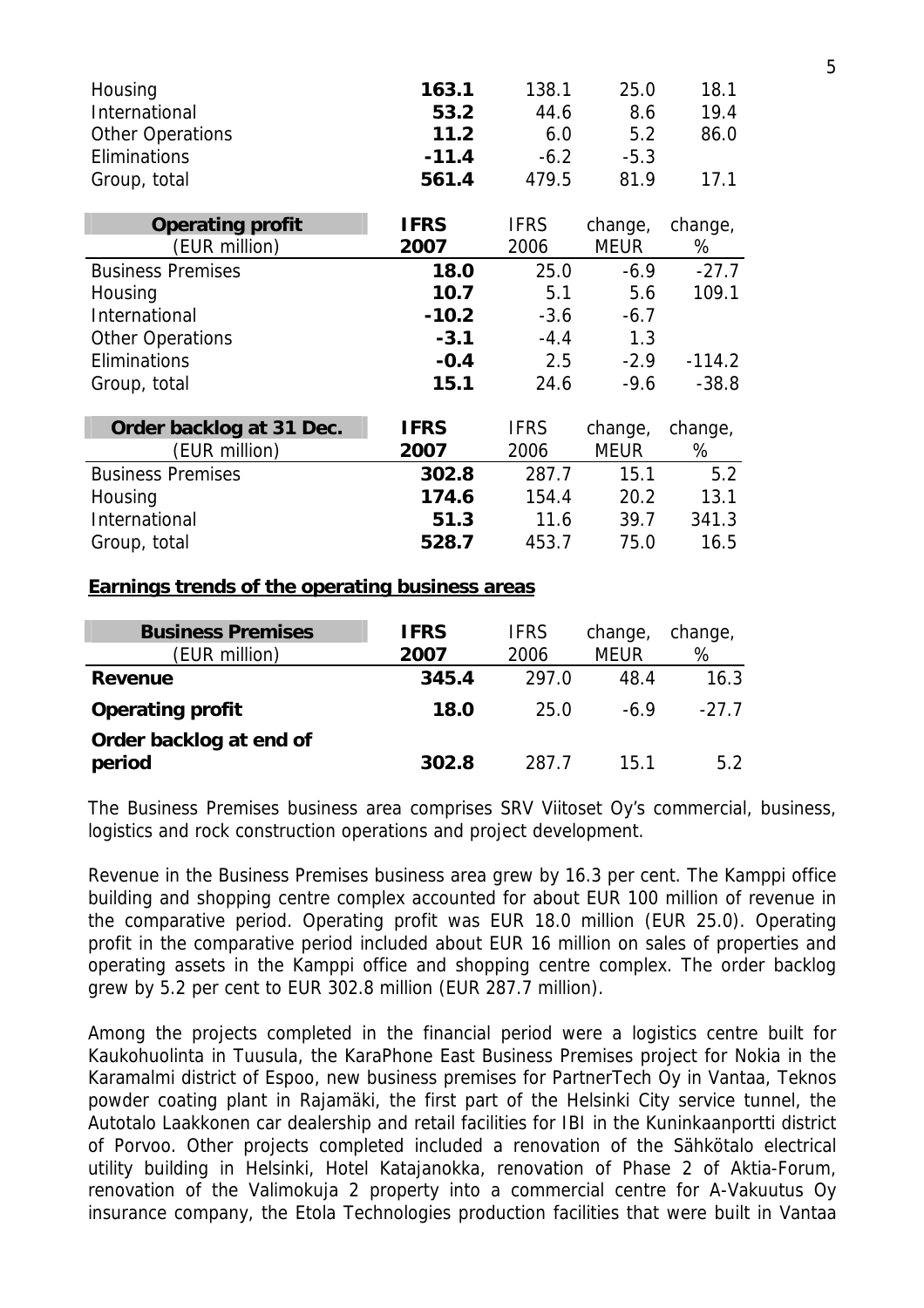and the Ämmässuo landfill service tunnel that was built for YTV (Helsinki Metropolitan Area Council) in Espoo.

A contract was signed in early 2007 with the Neste Oil Pension Fund for the construction and sale of a third office block in Keilaniemi, Espoo. In August, an agreement was made with MEAG of Germany concerning the sale and construction of the remaining three HTC Keilaniemi office blocks. Other projects that got under way were the Logistics Centre in Tuupakka, Vantaa, the renovation of the TRIO Shopping Centre in Lahti, the Etra, Sjaelso Finland, Koti-idea and Vepsäläinen projects in Kuninkaanportti, Porvoo, business premises for SGN in Vantaa, renovation of the Pasila postal centre, renovation of the Hakaniemenranta 6 office building as well as retail premises for Plantagen in Suomenoja, Espoo. A number of rock construction projects are in progress in the centre of Helsinki. An interior works contract agreement was signed on the Helsinki City service tunnel in the last quarter of the year.

In December 2007, a settlement was reached with Kamppi Center Investment Oy in the dispute regarding the amount of administrative costs for the purchase agreement on the shares in Helsingin Kamppi Center Oy, which owns the Kamppi Center, along with other commercial liabilities connected with the purchase agreement. On the basis of the settlement agreement, SRV recorded a charge of EUR 0.5 million in the 2007 financial statements.

| <b>Housing</b><br>(EUR million)   | <b>IFRS</b><br><b>IFRS</b><br>change,<br><b>MEUR</b><br>2006<br>2007 |       |      | change,<br>% |
|-----------------------------------|----------------------------------------------------------------------|-------|------|--------------|
| Revenue                           | 163.1                                                                | 138.1 | 25.0 | 18.1         |
| <b>Operating profit</b>           | 10.7                                                                 | 5.1   | 5.6  | 109.1        |
| Order backlog at end of<br>period | 174.6                                                                | 154.4 | 20.2 | 13.1         |

The Housing business area comprises housing construction in the Greater Helsinki area and the neighbouring municipalities as well as the operations of the regional subsidiaries. The regional subsidiaries are engaged in housing, commercial, business premises and logistics construction projects.

Revenue in the Housing business area grew by 18.1 per cent, with developer contracting projects moving ahead according to plans. Operating profit improved markedly and was EUR 10.7 million (EUR 5.1 million). The order backlog was EUR 174.6 million (EUR 154.4 million).

The construction of 363 developer contracting housing units was started during the year (490), of which 241 were started in the Greater Helsinki area, 54 in the Tampere area, 18 in the Turku area and 50 in the Jyväskylä area. In addition, contract agreements to a total of EUR 51.6 million were signed with external clients. A total of 288 developer contracting housing units were sold in 2007 (374). At the end of the financial period, 415 residential units were under construction (571). There were 80 completed but unsold residential units (14). A total of 519 residential units were completed during the year, 388 of which were completed during the last two quarters.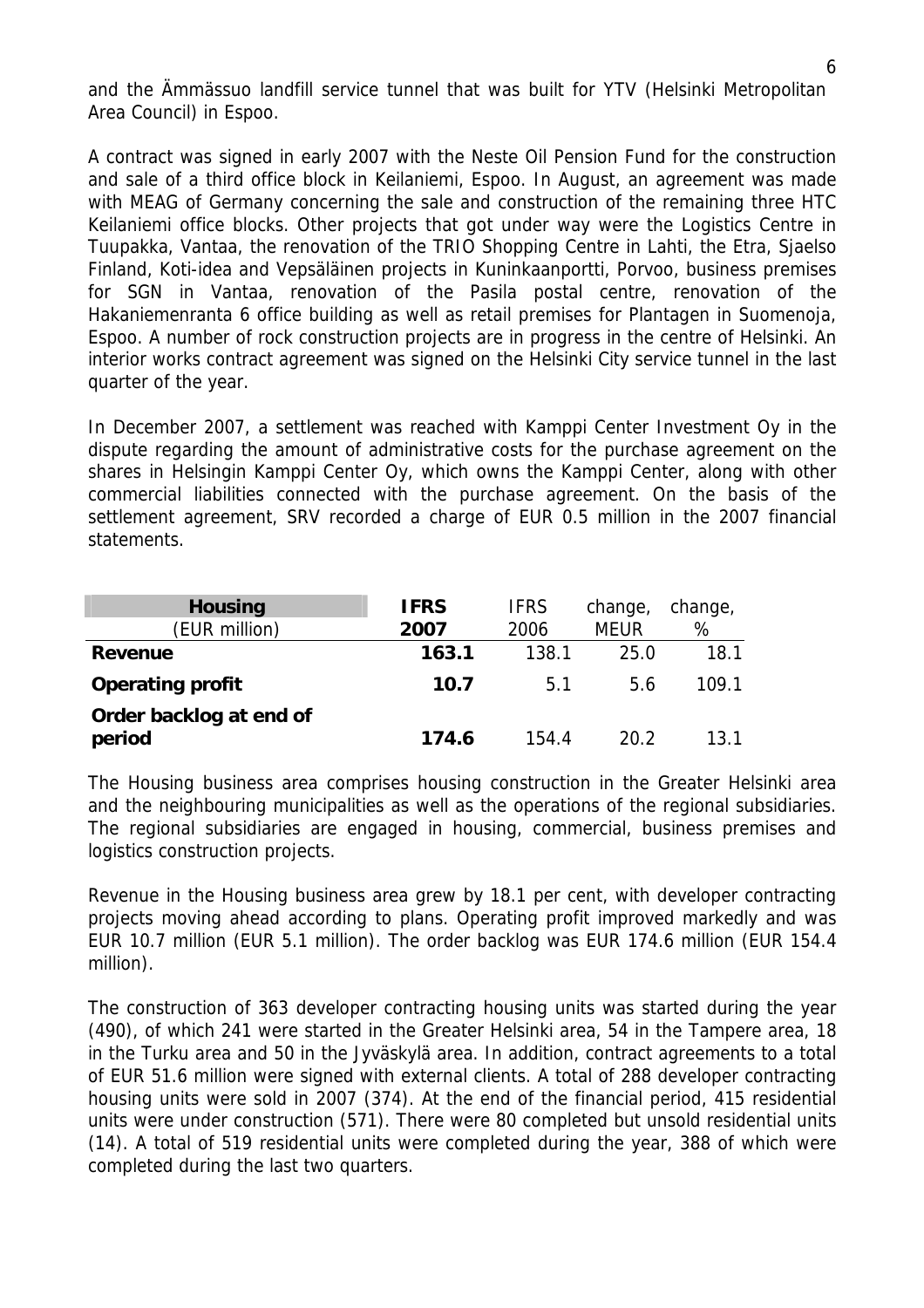Major projects that were launched included the Helsingin Oscar condominium, where 65 units will be completed, Vallikallion Helmi in Espoo (67 units) and Ulriikanhuippu in Vantaa (46 units), which will be realised jointly with Asuntosäätiö (Housing Foundation).

SRV continued its participation in the 24Living development project, which is being partly funded by TEKES (the Finnish Funding Agency for Technology and Innovation) as part of its residential cluster activities. Started in 2006, the 3-year project is headed by the University of Art and Design in Helsinki, in cooperation with Finpro, the Massachusetts Institute of Technology (MIT) and TEKES, with a number of Finnish companies also participating.

| <b>International Operations</b> | <b>IFRS</b><br><b>IFRS</b> |        |             |       |  |  | change, |  |
|---------------------------------|----------------------------|--------|-------------|-------|--|--|---------|--|
| (EUR million)                   | 2007                       | 2006   | <b>MEUR</b> | %     |  |  |         |  |
| Revenue                         | 53.2                       | 44.6   | 8.6         | 19.4  |  |  |         |  |
| <b>Operating profit</b>         | $-10.2$                    | $-3.6$ | $-6.7$      |       |  |  |         |  |
| Order backlog at end of         |                            |        |             |       |  |  |         |  |
| period                          | 51.3                       | 11 6   | 39.7        | 341.3 |  |  |         |  |

International Operations comprises the business activities of the SRV International subgroup in Russia and the Baltic countries.

International Operations increased its revenue by 19.4 per cent, but reported an operating loss of EUR 10.2 million (a loss of EUR 3.6 million). Operating profit was lowered by an EUR 10 million charge to earnings in connection with the decision of an arbitration tribunal concerning the construction of a hotel property. Operations in Russia in the second half of the year were geared towards expanding and improving developer contracting projects. The volume of construction activities and sales of housing units in Estonia declined. The order backlog was EUR 51.3 million (EUR 11.6 million).

# **Russia**

SRV has started renovation of the Pulkovskaya and Pribaltiskaya hotels operated by the Rezidor Group in St Petersburg. The Etmia II office and parking facility in the heart of Moscow is estimated to be completed by the end of 2008. SRV's role in the project is as a co-owner with a 50 per cent stake and responsibility for acting as the project management contractor. Construction of the Papula residential area in the city of Vyborg started in June and the apartments included in the project got ready for sale at the end of 2007. In the first phase, 38 units are to be built, and they are estimated to reach completion by the end of 2008. Four of the project's units have been sold.

In March, an important shopping centre project was announced, that will be realised in the Moscow area together with Vicus Oy, a real estate investment company. The shopping centre's design, preparations for construction and the search for tenants have started, and the construction is scheduled to get under way in 2008. The ensemble will have about 100,000 square metres of gross floor area. SRV is involved in the project as an owner, with a 25 per cent stake, and will act as the project management contractor. The design portion of the work on the shopping centre is included in the order backlog.

Construction of a glass fibre plant for Ahlström was continued in Tver. The project will be completed in early 2008. An annex to the Lenexpo fair centre in St Petersburg was built and handed over in the first part of 2007.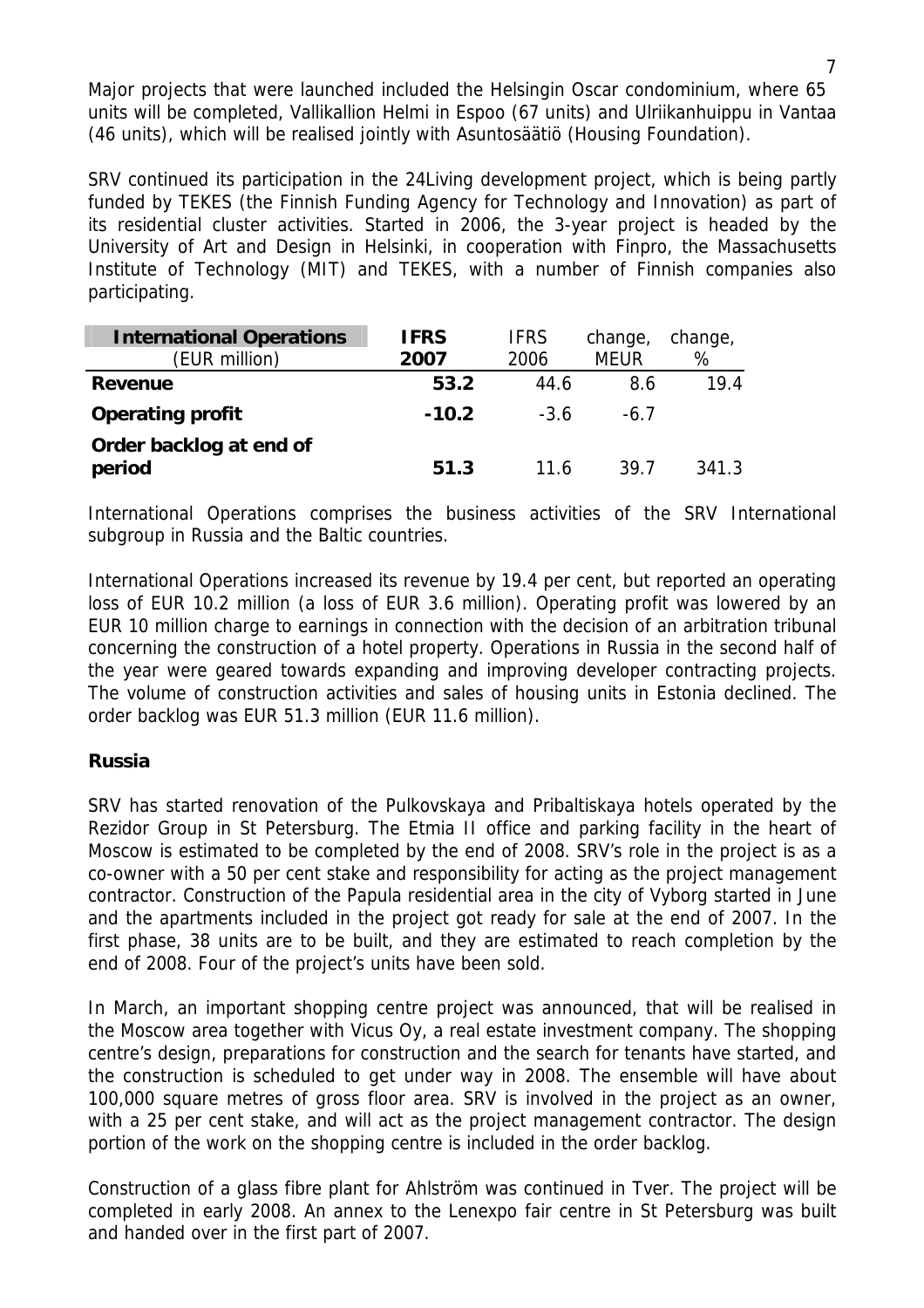# **Baltic countries**

A partnership project with Facio Ehitus was started in Tartu, Estonia. SRV owns a plot for 7 high-rise apartment buildings, on one of which construction was started in the summer.

Starts of 46 new developer housing units (81) were made in Estonia during 2007. A total of 5 units were sold during the 2007 period (124) and, all in all, 46 were up for sale at the end of the period (3), 4 of which were in already-completed projects (0).

In Estonia, a preliminary agreement was signed on 28 November 2007 concerning the sale of the logistics centre that was leased to Oriola KD. The property was completed in December. The sale was finalised in Januray 2008. Agreements were concluded on a vehicle dealership for Inchcape Motors and for enlarging the Mercantile logistics centre. Design work on these projects is in progress. The office premises of Veikko Laine Oy were completed in the early part of the year.

In Latvia, the implementation of previously signed agreements was continued for HRX, Beweship and Latvijas Finieris. A Kesko Agro store was handed over to the client in Riga in early 2007.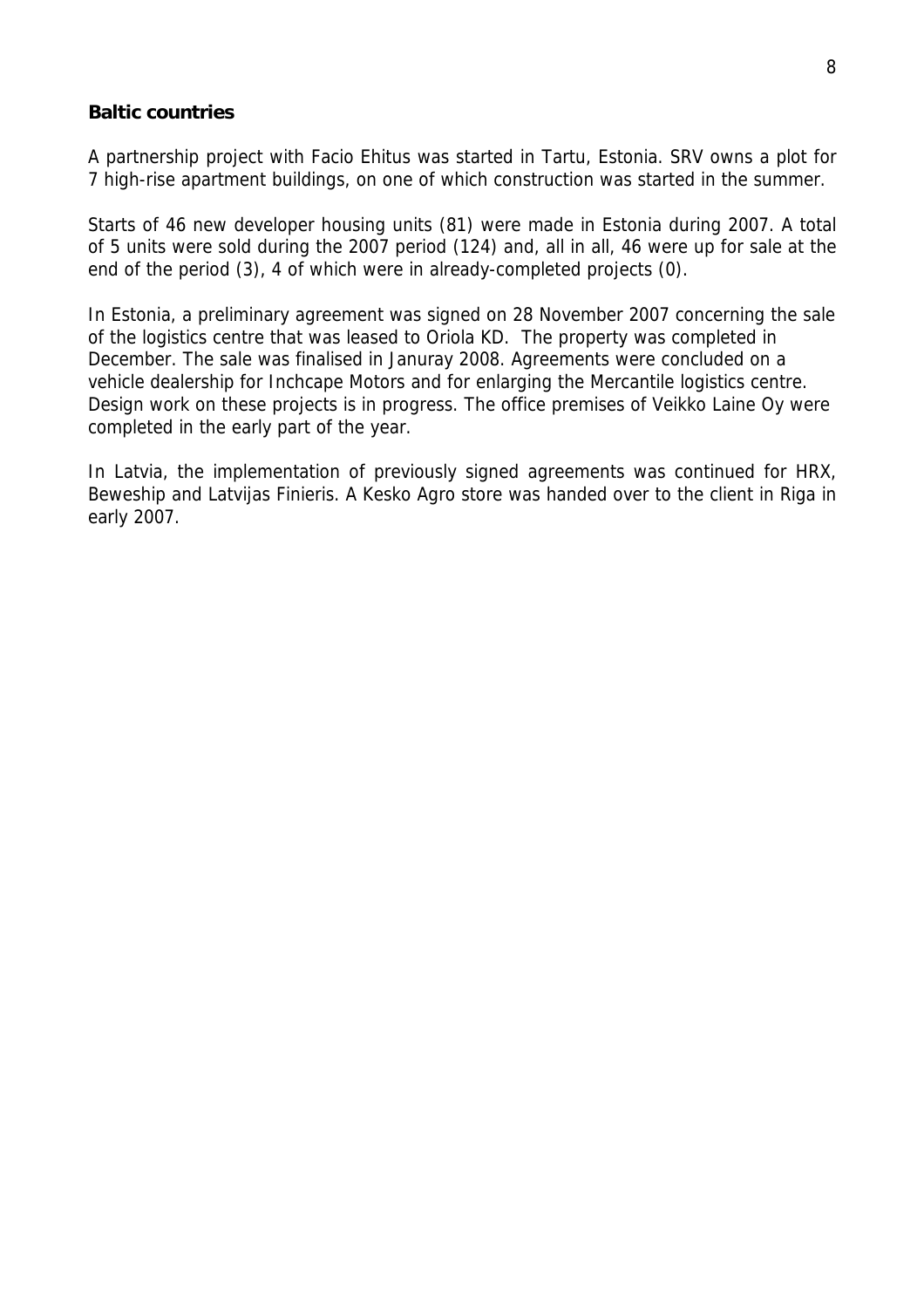| <b>Other Operations</b> | <b>IFRS</b> | <b>IFRS</b> | change, change, |      |
|-------------------------|-------------|-------------|-----------------|------|
| (EUR million)           | 2007        | 2006        | MEUR            | %    |
| Revenue                 | 11.2        | 60          | 52              | 86.0 |
| <b>Operating profit</b> | $-3.1$      | -44         | 1 ?             |      |

Other Operations comprise mainly the SRV Group Plc and SRV Kalusto Oy businesses.

Other Operations generated revenue of EUR 11.2 million (EUR 6.0 million) and operating loss was EUR 3.1 million (a loss of EUR 4.4 million).

#### **Financing and financial position**

The Group's interest-bearing liabilities were EUR 64.6 million at 31 December 2007 (EUR 79.5 million). Net financial expenses were EUR 3.5 million (EUR 4.0 million). The Group's liquid assets at the end of the financial period amounted to EUR 21.4 million (EUR 14.9 million). The growth in liquid assets and the decrease in debt were due to the initial public offering.

SRV signed an EUR 100 million syndicated loan arrangement on 22 December 2007. The agreement is for a 5-year loan facility, in addition to which the company has an option on a 2-year extension.

The return on investment was 9.7 per cent (15.9%) and the return on equity 6.9 per cent (27.3%). The equity ratio was 55.4 per cent (31.7%).

#### **Investments and M&A arrangements**

The Group's investments totalled EUR 5.4 million (EUR 3.3 million) and consisted mainly of spending on machinery and equipment.

#### **Unbuilt land areas and land acquisition commitments 31 Dec 2007 Business Operations Housing International Operations Total Unbuilt land areas and land acquisition commitments**   $B_{\text{u}}$  117 000 222 000 259 000 698 000 000  $259.000$  698 000 698 000 698 000 698 000 698 000 698 000 698 000 698 000 698 000 698 000 698 000 698 000 698 000 698 000 698 000 698 000 698 000 698 000 698 000 698 000 698 0

| 117 UUU | ZZZ UUU | 559 UUU | 0YO UUU                                                                                 |
|---------|---------|---------|-----------------------------------------------------------------------------------------|
|         |         |         |                                                                                         |
|         |         |         |                                                                                         |
| 23      | 45      | 32      | 100                                                                                     |
|         |         |         |                                                                                         |
|         |         |         |                                                                                         |
| 408 000 | 122 000 | 100 000 | 630 000                                                                                 |
|         |         |         |                                                                                         |
|         |         |         |                                                                                         |
|         |         |         | * Building rights include the share of estimated zoning potential and the share of land |

SRV purchased a 6.3 hectare land area in Vantaa near the Hämeenlinna motorway and Ring Road III in June. The building rights for the area are for 66,000 m² of gross floor area, and will make possible the construction of a wide range of business premises in the fast-developing Vantaankoski district.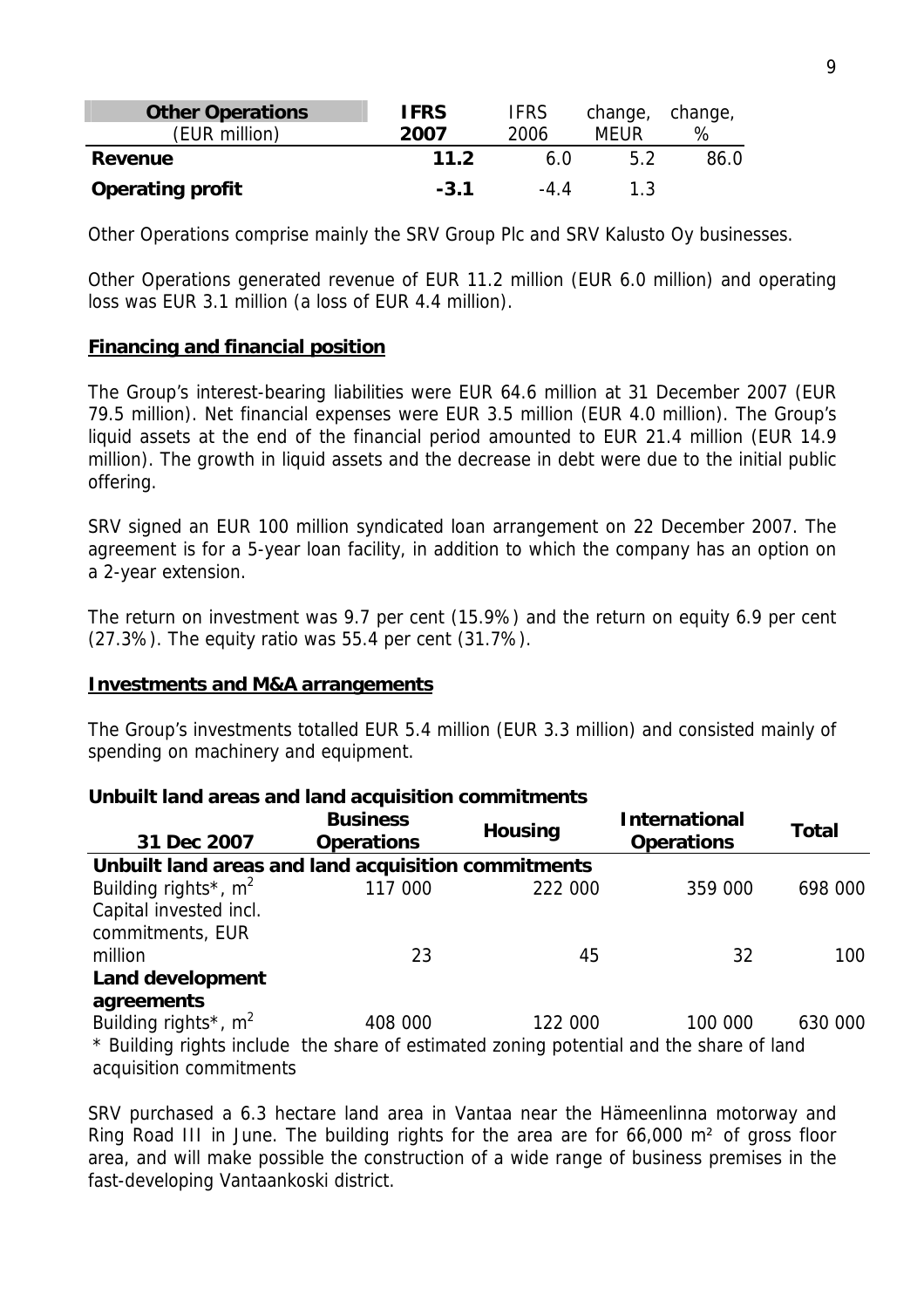In June, SRV signed a preliminary property purchase agreement for land and buildings owned by Parker Hannifin Oy in the Pakkala district of Vantaa, where application will be made for an alteration to the town plan. The objective is to build residential units totalling 5,800 m² of floor area on the plot. Concurrently, an agreement was made on constructing a new operations centre with about 4,000 m² of floor space for Parker Hannifin Oy in the Koivuhaka district of Vantaa.

In August, SRV concluded a preliminary property purchase agreement on obtaining alterations to the town plan of a plot located in the Seppälä district of Jyväskylä and its development for commercial and residential use. SRV's objective is to construct a commercial building with 15,000-16,000 m² of gross floor area in the area as well as 8,000-9,000 m² of residential buildings when the town plan change has been made.

A plot purchase for the first phase of the Asunto Oy Helsingin Oscar condominium was signed on 27 June 2007. The plot has building rights for  $5,800$  m<sup>2</sup> of floor area. A plot purchase for the second phase was signed on 30 November 2007. The plot has building rights for 6,400 m² of floor area.

#### **Risks, risk management and corporate governance**

The economic cycle and changes in customers' operating environment have a direct impact on the construction and property market. Changes in the general level of interest rates have direct effects on both the cash flow on SRV's mainline operations and on financing costs.

SRV's revenue comes from construction projects, and the company's earnings are dependent on the profitability and progress of individual projects. The time of recognising income from developer contracting projects also depends on the percentage of premises sold. Construction involves significant cost risks relating to subcontracting and procurements. In managing these risks, there is a pronounced need for good long-term planning. The operating model based on project management calls for an adequate supply of skilled and competent staff. Post-construction warranty and liability obligations can last up to 10 years.

Constructions risks are monitored continually at both Group level and for individual projects. SRV carries out engineering design and implementation, drawing on solutions that have been well proven in the industry and making use of SRV's long years of experience. Project implementation and profitability is regularly tracked monthly. Risk management across all business units is carried out in line with the Group's operations system, and control is exercised in line with the Group strategy approved by the Board of Directors and the parent company. The Group's President and CEO has overall responsibility for risk management covering line operations. SRV also endeavours to cover operational risks by taking out insurance policies and in the terms of the contracts it enters into.

The financial risks connected with SRV's operations are interest rate, currency, liquidity and contractual party risks, which are discussed in the Notes to the 2007 Financial Statements.

A discussion of SRV's main risks, risk management and corporate governance principles was published in the 2006 Annual Report and is also given in the 2007 Annual Report as well as in the Notes to the Financial Statements.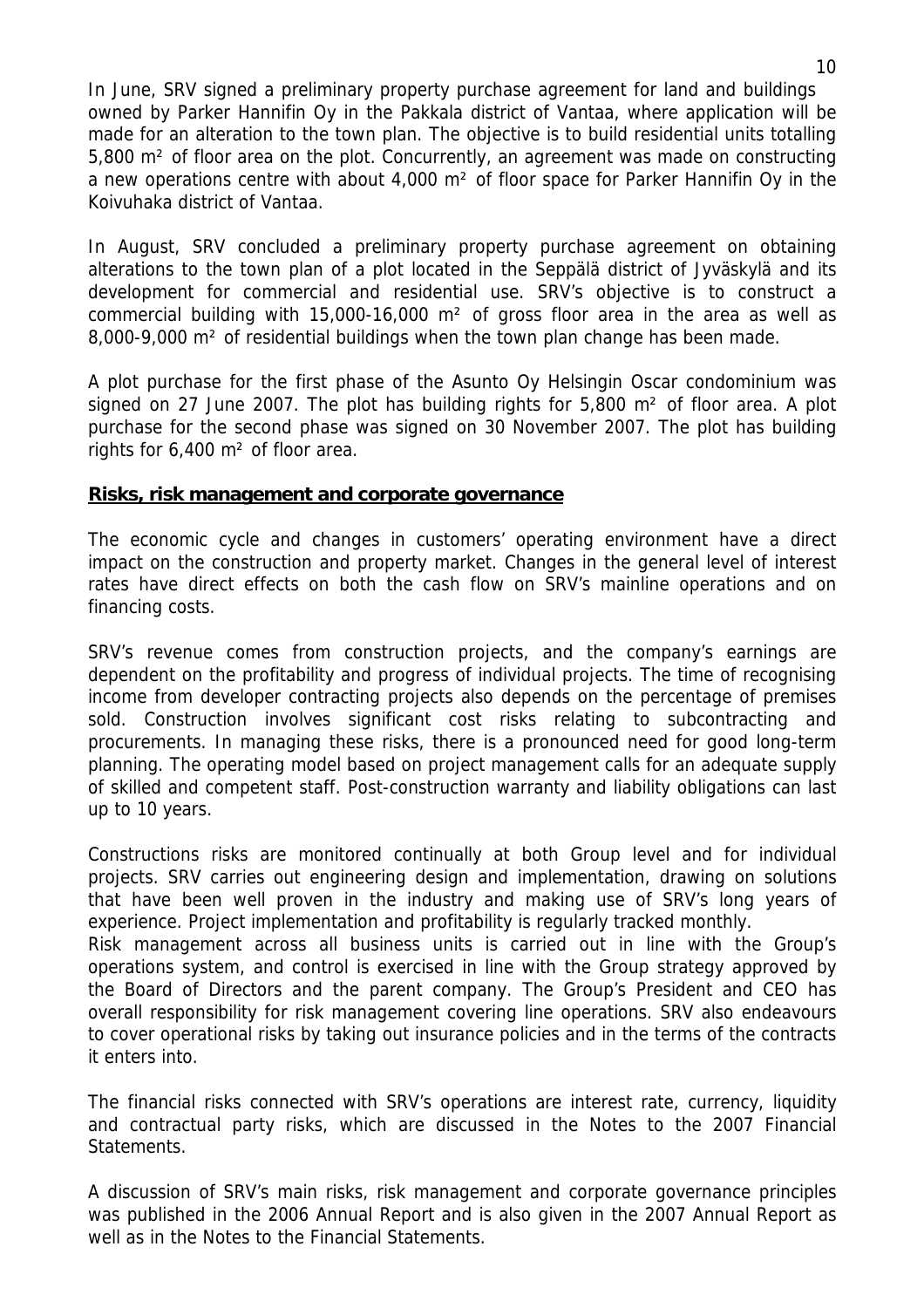## **Environmental compliance**

The Group endeavours in all its operations to observe the principles of sustainable development and to minimise harmful environmental impacts connected with the life cycle of buildings. The main activities relate to the management of environmental aspects of both the design and worksite phases of buildings. In Finland, the Group also makes use of a waste reporting system at its construction sites. Since the beginning of 2008, SRV has strengthened the resources it allocates to managing the Group's environmental compliance.

## **Changes in Group management**

Mr Juha-Veikko Nikulainen took up his duties as Executive Vice President in charge of the Housing business area on 26 January 2007 and Mr Jussi Ollila became Senior Vice President in charge of Communications and Marketing on 1 February 2007.

## **Personnel**

SRV had an average payroll of 761 employees (668), of whom 537 were white-collar (461). The parent company had an average staff of 62 white-collar employees (60). At the close of the financial period, the Group had 752 employees (707), of whom 59 were employed by the parent company (66). An average of 9 per cent of the employees work at subsidiaries abroad (10%).

SRV develops cooperation with universities and colleges as part of its effort to cover staffing needs for recruitment and the holiday seasons. During the review period, SRV had a total of 27 trainees working in the Group's operations in Finland.

| Personnel by business area | 31 Dec<br>2007 | 31 Dec<br>2006 | Share of Group<br>personnel, 31 Dec<br>2007, % |
|----------------------------|----------------|----------------|------------------------------------------------|
| <b>Business Premises</b>   | 295            | 236            | 39                                             |
| Housing                    | 257            | 293            | 34                                             |
| International              | 114            | 87             | 15                                             |
| <b>Other Operations</b>    | 86             | 91             | 12                                             |
| Group, total               | 752            | 707            | 100                                            |

SRV Group's salaries and remuneration in 2007 totalled EUR 33.1 million (EUR 29.3 million).

## **Corporate governance and resolutions of general meetings**

The extraordinary General Meeting held on 2 April 2007 resolved to increase the number of the company's shares twenty-fold (split) and to transfer the share premium reserve to share capital. At the same time, the Extraordinary General Meeting passed amendments to the Articles of Association. The resolutions were entered in the Trade Register on 11 April 2007.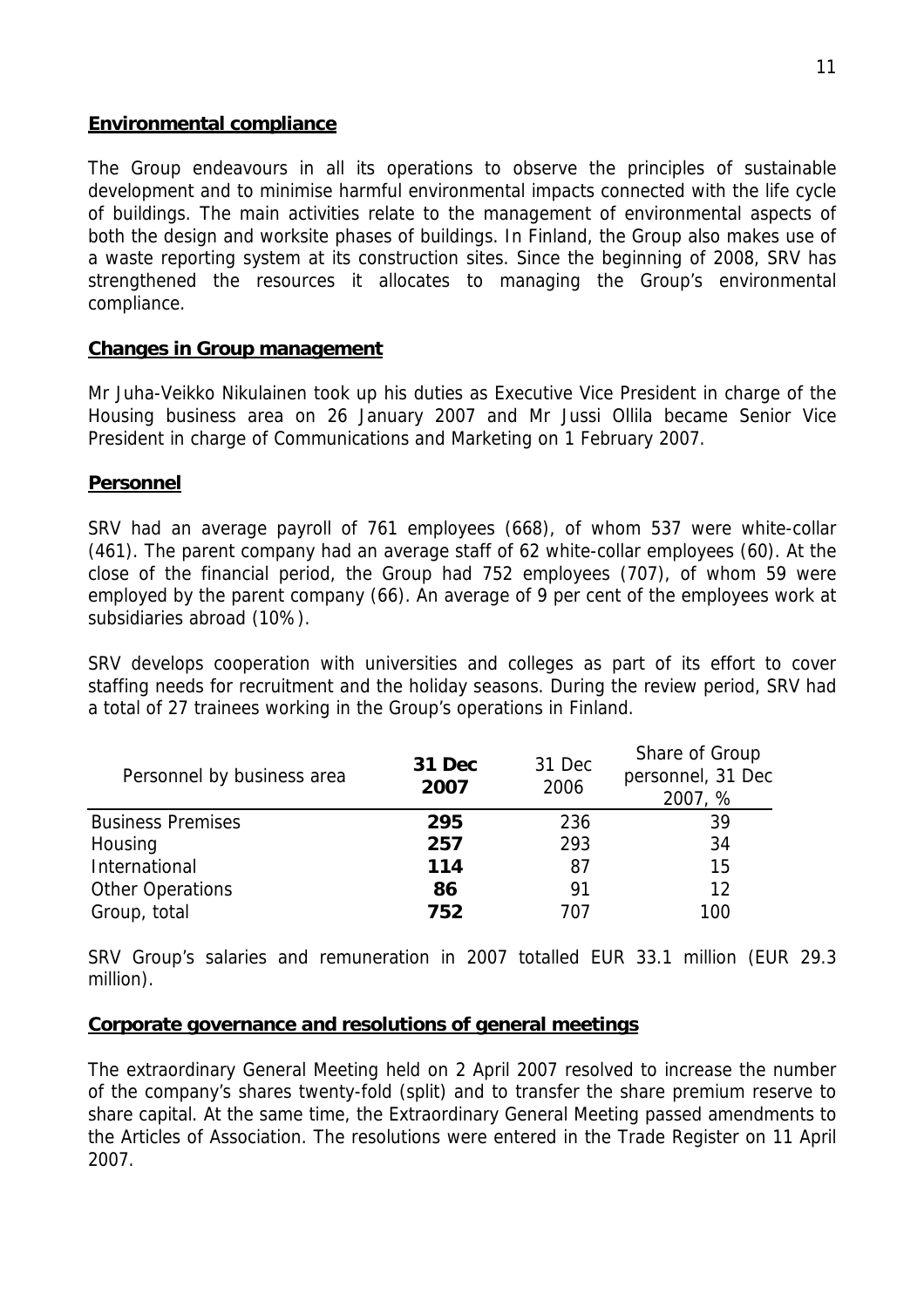The Annual General Meeting was held on 23 April 2007. The AGM adopted the financial statements for 2006 and granted release from liability to the members of the Board of Directors and the President and CEO. A dividend of EUR 0.12 per share was declared.

The AGM set the emolument of the Chairman of the Board at EUR 5,000, the emolument of the Vice Chairman at EUR 4,000 and the emoluments of the directors at EUR 3,000 per month. In addition, an EUR 500 meeting fee is paid for meetings of the Board of Directors and its committees.

Mr Ilpo Kokkila was elected Chairman of the Board of Directors and Mr Eero Heliövaara, Mr Matti Mustaniemi, Mr Markku Sarkamies, Mr Jukka Hienonen and Mr Lasse Kurkilahti were elected to seats on the Board. Of the members of the Board of Directors, Mr Jukka Hienonen's and Mr Lasse Kurkilahti's term of office began and Mr Eero Heliövaara's term ended on 13 June 2007 when the company's shares were admitted to public trading on the OMX Nordic Exchange Helsinki. The Board of Directors elected Mr Lasse Kurkilahti Chairman of the Board on 13 June 2007, Mr Matti Mustaniemi Chairman of the Audit Committee and Mr Ilpo Kokkila Chairman of the Nominations and Remunerations Committee.

Mr Jarmo Lohi, Authorised Public Accountant, was elected as the company's auditor, and the firm of public accountants Ernst & Young Oy was elected as the deputy auditor, with Mr Mikko Rytilahti, Authorised Public Accountant, acting as principal auditor.

On 23 April 2007, the Annual General Meeting authorised the Board of Directors to issue a maximum of 11,500,000 new shares, to decide on the issuance of up to 1,500,000 shares directed at SEB Enskilda to cover possible oversubscriptions and to purchase the abovementioned maximum amount of 1,500,000 shares directly from SEB Enskilda.

## **Initial Public Offering**

The Board of Directors decided on 25 May 2007 to offer ca. 11,500,000 new shares for subscription by Finnish and International institutional investors, by retail investors in Finland and by the Board of Directors, management and employees of SRV in Finland. SRV submitted to the OMX Nordic Exchange in Helsinki an application for listing of its shares on 25 May 2007.

The institutional offering commenced on 28 May 2007 and expired on 11 June 2007. The retail offering commenced on 29 May 2007 and was suspended due to oversubscription on 5 June 2007. The employee offering commenced on 29 May 2007 and expired on 9 June 2007. The offer price range was EUR 8.00 to EUR 9.75 per share. The Board of Directors decided to set the offer price at EUR 9.00 for the institutional and retail offerings and EUR 8.10 for the employee offering.

The Board of Directors decided on 11 June 2007 to issue 11,500,000 new shares, of which 9,907,300 shares were allocated to domestic and institutional investors, 1,150,000 shares to retail investors in Finland and 442,700 to the employees. In addition, the Company issued 1,500,000 shares to SEB Enskilda to cover over-allotments. Based on the share allocation, the institutional offering was approximately 8.1 times subscribed and the retail offering was approximately 4.6 times subscribed. In total, around 6,400 investors participated in the offering. Approximately 54 per cent of the demand in the institutional offering came from Finnish investors and approximately 46 per cent from international investors. The size of the offering was confirmed on 15 June 2007 at 13,000,000 shares.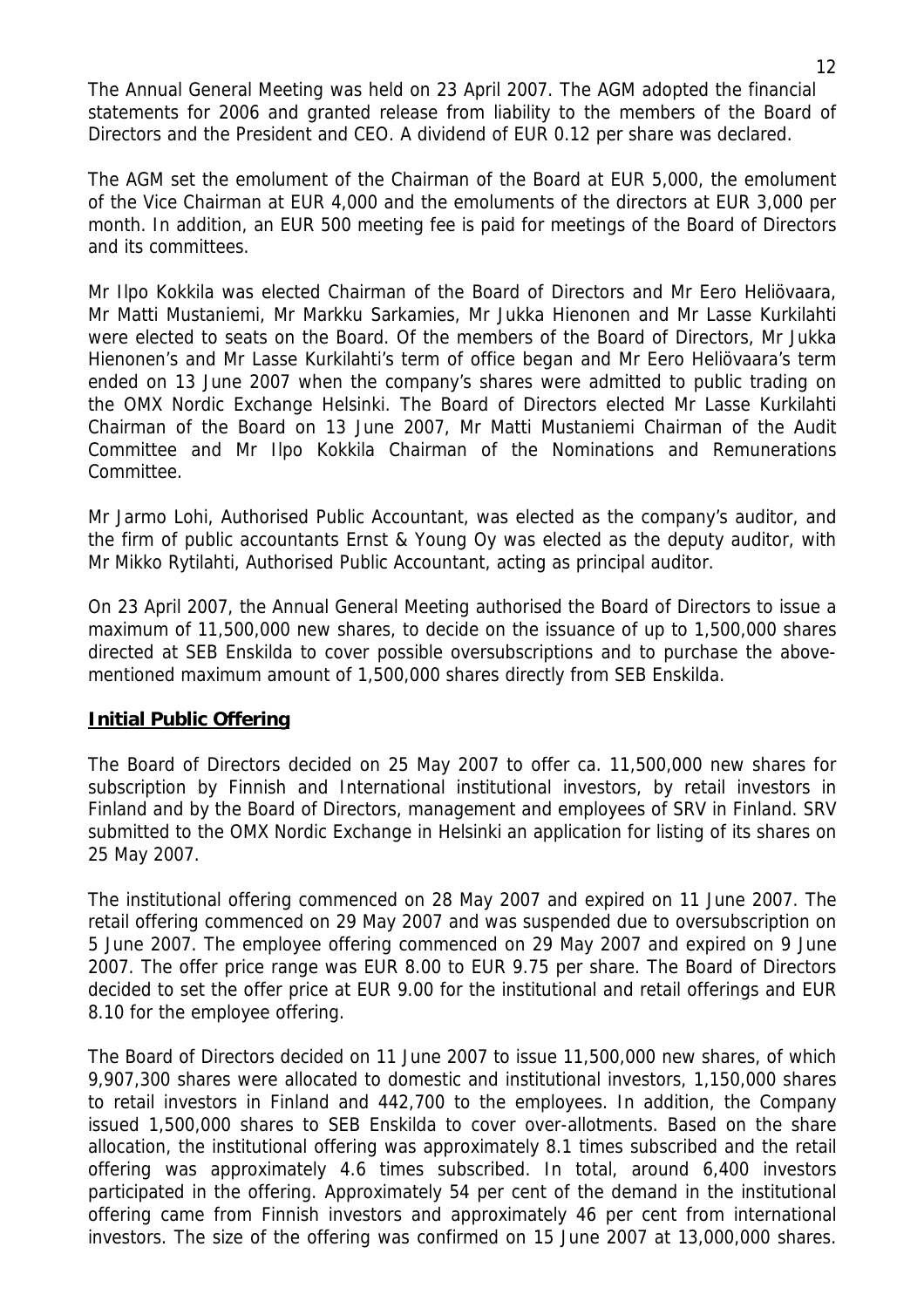The shares issued represent approximately 33.3 per cent of the total number of shares in SRV after the offering.

The gross proceeds to SRV from the offering were approximately EUR 117 million and the net proceeds after deduction of commissions and fees related to the transaction were approximately EUR 112 million. SRV intends to use the proceeds to further develop its operations, primarily through increasing the proportion of developer contracting and development projects, both in residential and non-residential construction, and by accelerating the expansion of its international business, with an emphasis on Russia.

# **Shares and shareholders**

SRV Group Plc's share capital is EUR 3,062,520. The share has no nominal value and the number of shares outstanding is 36,768,468. The company has one class of shares. The presented per-share figures have been adjusted to a comparable basis so as to reflect the increase in the number of shares which came in effect on 11 April 2007 (split), the rights issue on 11 June 2007 and the share issue carried out on 28 September 2007 in connection with the merger plan of SRV Henkilöstö Oy employee fund as well as the cancellation of own shares (treasury shares).

SRV's shares were admitted to public trading on the OMX Nordic Exchange Helsinki Pre List on 12 June 2007 and on the Main List on 15 June 2007. SRV had a total of 6,626 shareholders at 31 December 2007. The offer price in the IPO was set at EUR 9.00. At the close of the first trading day 12 June 2007, the share closed at EUR 9.90 on and at the end of 2007 the share price was EUR 5.02 (-49.2%). The high for the share in 2007 was EUR 10.79 and the low was EUR 4.72. The change in the Helsinki Stock Exchange All Share Index (OMX Helsinki) during the corresponding period was 3.2%, and the OMX Industrials Index registered -14.4%.

At the end of 2007, the company had a market capitalisation of EUR 184.6 million. About 22.5 million shares were traded on the Helsinki Stock Exchange in 2007 and the trade volume was EUR 187.8 million.

## **Merger of SRV Henkilöstö Oy employee fund**

The Boards of Directors of SRV Group Plc and the SRV Henkilöstö Oy employee fund signed a merger plan on 27 April 2007 according to which SRV Henkilöstö Oy was to merge into SRV. The Extraordinary General Meeting of SRV Group Plc approved the merger plan on 24 May 2007. An Extraordinary General Meeting of SRV Henkilöstö Oy approved the merger on 6 June 2007.

On 25 September 2007, SRV's Board of Directors confirmed the number of shares to be issued as merger consideration at 10,216,468. For each SRV Henkilöstö Oy share, about 16.33 new SRV shares were given as merger consideration. The execution date of the merger was 28 September 2007. The 12,512,000 SRV shares held by SRV Henkilöstö Oy were cancelled on 28 September 2007 without reducing the share capital. The merger decreased SRV's non-restricted equity by EUR 20,659,925.02.

## **Merger of subsidiary**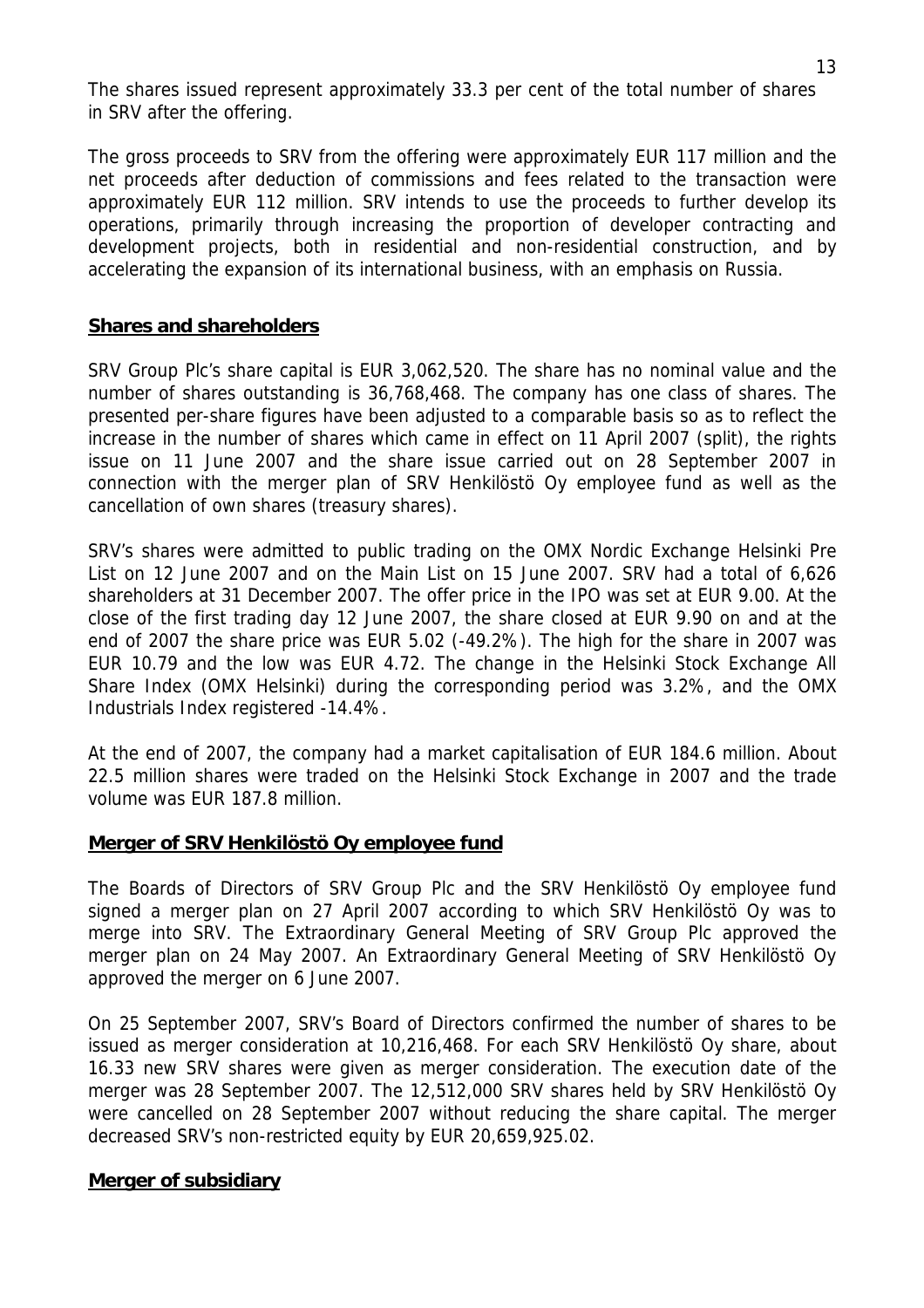SRV Teräsbetoni merged into SRV Group Plc on 31 July 2007. SRV Teräsbetoni Oy's business operations were transferred to SRV Viitoset Oy, SRV Kalusto Oy and SRV Kaakkois-Suomi Oy on 31 December 2006.

# **Events after the balance sheet date**

The SRV Housing business area decided to establish in Oulu a regional office, which will start operations in early March 2008. On 14 January 2008, the Espoo City Council approved SRV's planning reservation application for the design of four 27-28 storey residential towers to be built atop Karhusaarentie-road. According to initial plans, the area includes about 50,000 square meters of residential building volume, and the total number of apartments would be around 370.

The sale of the logistics centre that had been leased to Oriola KD in Estonia was completed on 15 January 2008. Revenue of EUR 5 million and operating profit of EUR 1.7 million were recorded on the sale in the first quarter.

On 8 February 2008 SRV acquired 32 per cent share in Russian enterprise OOO "Olgino-4", which will buy a land territory of 24.9 hectares, located north of Saint Petersburg in close vicinity to the Ring Road. During spring 2008 SRV will raise its ownership in the enterprise aiming at majority stockholding by summer 2008. Over 100,000 m<sup>2</sup> of logistics facilities will be built on the site in several stages during next few years. SRV intends to commence construction works of the first stage by the end of 2008.

## **Near-term outlook**

The high level of the order backlog provides a solid basis for a good trend in revenue and earnings in 2008. The Group will seek to sell the Park Inn hotel located in Ekaterinburg during 2008.

Housing demand is estimated to decline, and selling periods are expected to lengthen in Finland, particularly for properties located outside growth centres. The outlook for construction of business premises is estimated to remain positive in Finland. Russia's strong economic growth is set to support the trend in the order backlog and revenue within International Operations.

Revenue in 2008 is expected to increase on the previous year. Operating profit in 2008 is anticipated to exceed operating profit in 2007 by a substantial margin.

## **Board of Directors' Proposal for the distribution of profits**

The parent company's distributable funds at 31 December 2007 are EUR 127,675,240.51 of which net profit for the financial year is EUR 14,088,539.93

The Board of Directors proposes to the Annual General Meeting that the distributable equity be allocated as follows:

| A dividend of EUR 0.12 per share be paid to shareholders, thus | EUR 4,412,216.16   |
|----------------------------------------------------------------|--------------------|
| The remainder be transferred to retained earnings              | EUR 123,263,024.35 |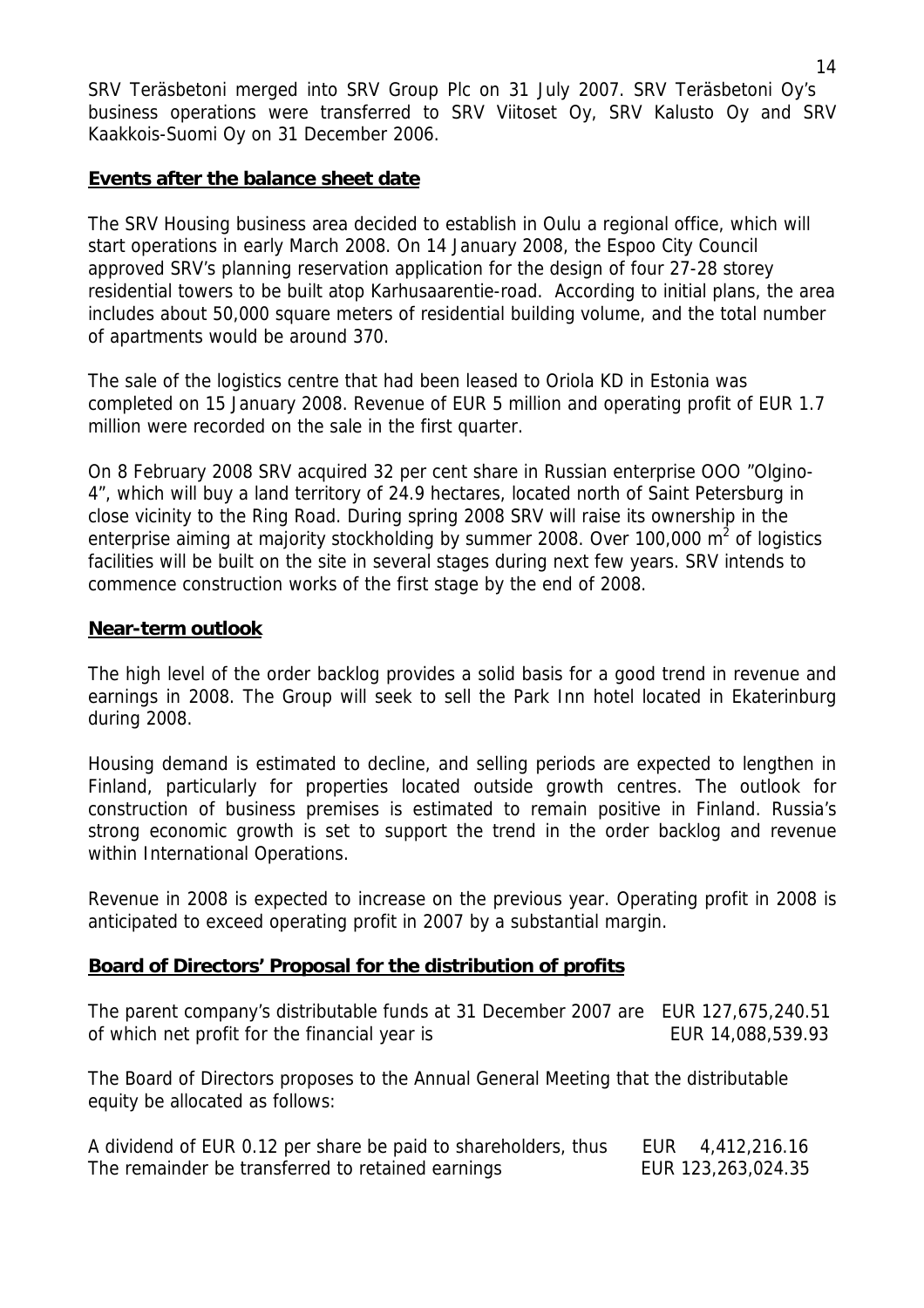No material changes have taken place in the company's financial position after the close of the financial year. The company's liquidity is good and, in the view of the Board of Directors, the proposed dividend payout does not compromise the company's solvency.

Espoo, 12 February 2008

SRV Group Plc Board of Directors

Distribution: OMX Nordic Exchange Helsinki Principal media www.srv.fi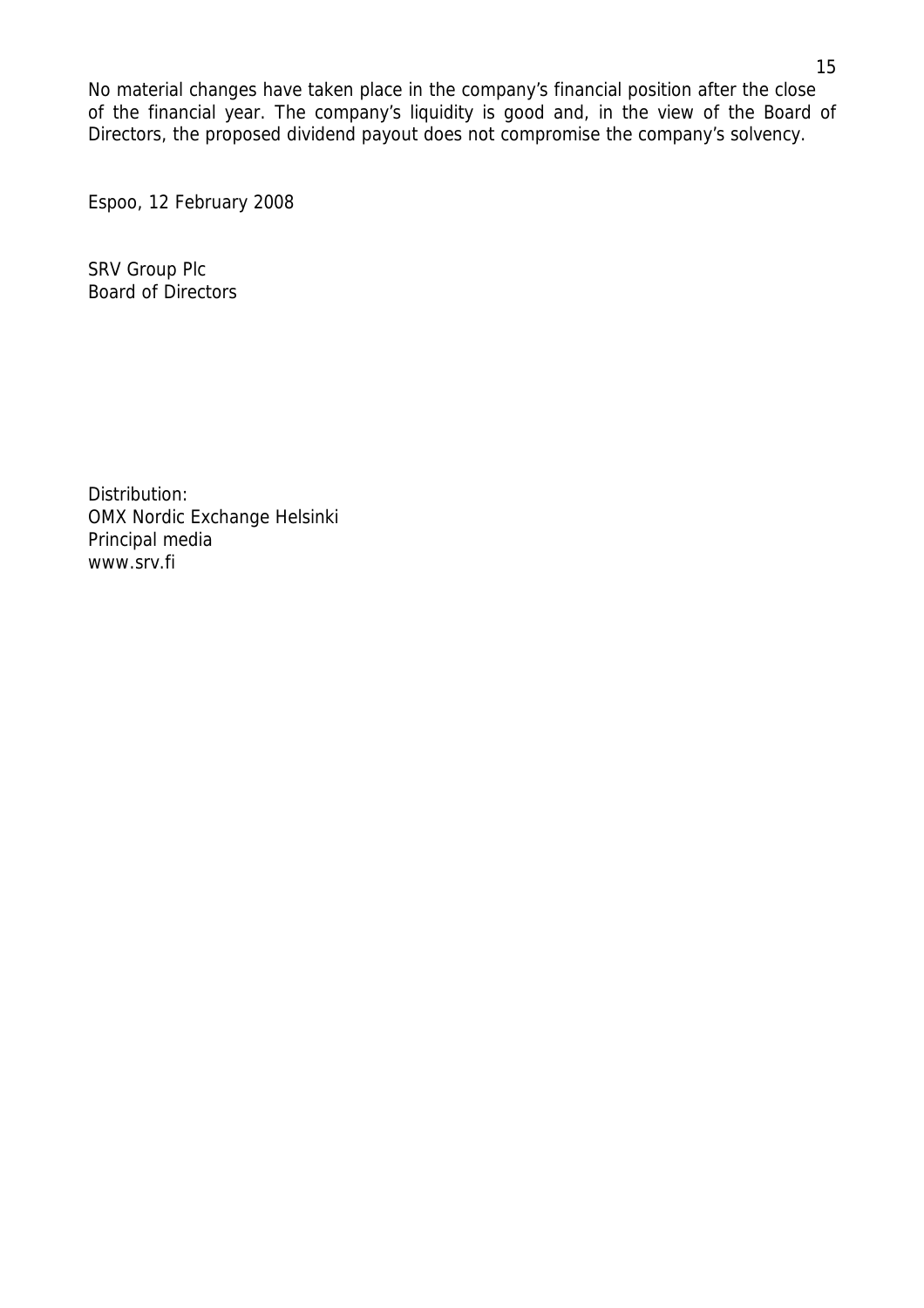#### **Key figures**:

|                                                                                                 |             | 2007        | 2006                     | 2005           | 2004       |
|-------------------------------------------------------------------------------------------------|-------------|-------------|--------------------------|----------------|------------|
|                                                                                                 |             | <b>IFRS</b> | <b>IFRS</b>              | <b>IFRS</b>    | <b>FAS</b> |
| Revenue                                                                                         | <b>MEUR</b> | 561.4       | 479.5                    | 422.0          | 403.2      |
| Operating profit                                                                                | <b>MEUR</b> | 15.1        | 24.6                     | 21.8           | 17.2       |
| Operating profit, % of revenue                                                                  | %           | 2.7         | 5.1                      | 5.2            | 4.3        |
| Profit before extraordinary items                                                               | <b>MEUR</b> | 11.5        | 20.7                     | 21.7           | 16.2       |
| Profit before extraordinary items, % of revenue                                                 | $\%$        | 2.1         | 4.3                      | 5.1            | 4.0        |
| Profit before taxes                                                                             | MEUR        | 11.5        | 20.7                     | 21.7           | 16.2       |
| Profit before taxes, % of revenue                                                               | $\%$        | 2.1         | 4.3                      | 5.1            | 4.0        |
| Net profit for the financial year attributable to                                               |             |             |                          |                |            |
| equity holders of the parent company                                                            | <b>MEUR</b> | 7.2         | 14.5                     | 12.6           | 11.6       |
| Return on equity, %                                                                             | %           | 6.9         | 27.3                     | 34,0           | 35.3       |
| Return on investment, %                                                                         | %           | 9.7         | 15.9                     | 19.1           | 26.2       |
| Equity ratio, %                                                                                 | %           | 55.4        | 31.7                     | 19.8           | 22.6       |
| Property, plant and equipment investments                                                       | <b>MEUR</b> | 5.4         | 3.3                      | 2.7            | 2.0        |
| Property, plant and equipment investments, % of                                                 |             |             |                          |                |            |
| revenue                                                                                         | $\%$        | 1.0         | 0.7                      | 0.6            | 0.5        |
| Order backlog                                                                                   | <b>MEUR</b> | 528.7       | 453.7                    | 251.8          | 345.9      |
| Personnel on average                                                                            |             | 761         | 668                      | 671            | 603        |
| Invested capital                                                                                | <b>MEUR</b> | 222.9       | 141.7                    | 182.5          | 81.9       |
| Net interest-bearing debt                                                                       | <b>MEUR</b> | 43.2        | 64.6                     | 108.9          | 2.2        |
| Gearing ratio, %                                                                                | %           | 27.3        | 103.9                    | 218.7          | 43.5       |
| Earnings per share, share issue adjusted *                                                      | <b>EUR</b>  | 0.22        | 0.56                     | 0.48           | 0.44       |
| Equity per share, share issue adjusted *                                                        | <b>EUR</b>  | 4.22        | 2.22                     | 1.76           | 1.44       |
| Dividend per share, share issue adjusted                                                        | <b>EUR</b>  | 0.121       | 0.12                     | 0.08           | 0.04       |
| Dividend payout ratio, %                                                                        | %           | 54.6        | 21.4                     | 16.7           | 9.1        |
| Dividend yield, %                                                                               | $\%$        | 2.4         | $\overline{\phantom{a}}$ |                |            |
| Price per earnings ratio                                                                        |             | 22.8        | $\overline{\phantom{a}}$ | $\blacksquare$ |            |
| Share price development                                                                         |             |             |                          |                |            |
| Share price at the end of the period                                                            | <b>EUR</b>  | 5.02        |                          |                |            |
| Average share price                                                                             | <b>EUR</b>  | 8.40        |                          |                |            |
| Lowest share price                                                                              | <b>EUR</b>  | 4.72        |                          |                |            |
| Highest share price                                                                             | <b>EUR</b>  | 10.79       |                          |                |            |
| Market capitalisation at the end of the period                                                  | <b>MEUR</b> | 184.60      |                          |                |            |
| Trading volume                                                                                  | 1 000       | 22 5 14     |                          |                |            |
| Trading volume, %                                                                               | $\%$        | 68.8        |                          |                |            |
| Weighted average number of shares outstanding<br>Number of shares outstanding at the end of the | 1 000       | 32 703      | 26 064                   | 26 064         | 26 064     |
| period                                                                                          | 1 000       | 36 768      | 26 064                   | 26 064         | 26 064     |

\* The Extraordinary General Meeting of SRV Group Plc decided on 2 April 2007 to increase the number of shares of SRV Group Plc twenty fold (split). Before the change in nominal value the number of shares was 1,303,200 and after the change the number of shares was 26,064,000. SRV Group Plc arranged its Initial Public Offering in June 2007. In the Offering 13,000,000 shares were subscribed. After the Offering the number of shares was 39,064,000. The plan to merge SRV Henkilöstö Oy into SRV Group Plc was executed on 28 September 2007. At the same time 10,216,468 new shares of SRV Group Plc were issued without raising the share capital. In connection with the merger SRV Group Plc received the 12,512,000 shares held by SRV Henkilöstö Oy. After the merger the number of shares was 36,768,468.

1) The Board of Directors' proposal for the dividend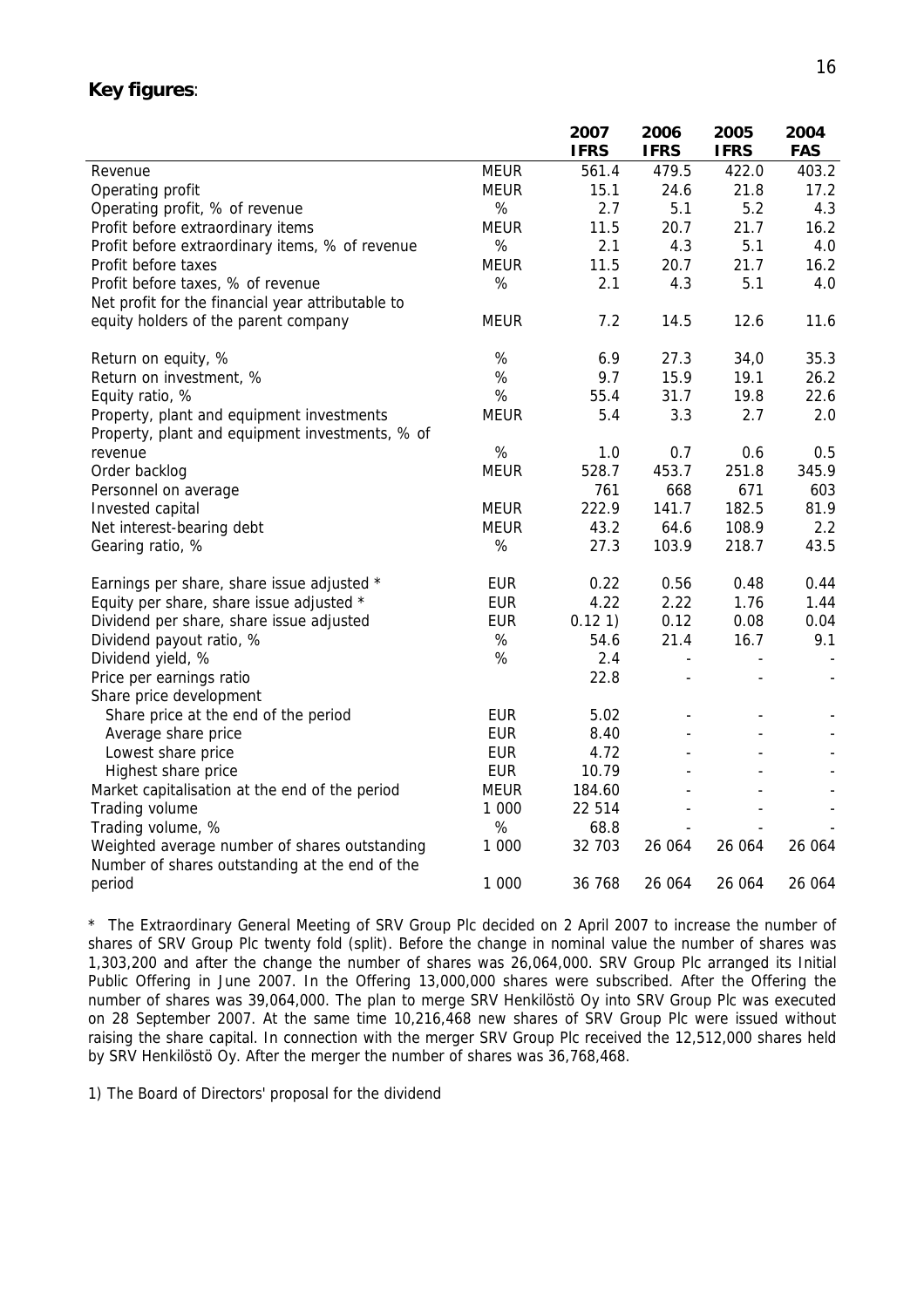# **Calculation of key figures:**

| Gearing ratio, %                                  |     |      | 100 x Net interest-bearing debt<br>Total equity                                                                  |
|---------------------------------------------------|-----|------|------------------------------------------------------------------------------------------------------------------|
|                                                   |     |      |                                                                                                                  |
| Return on equity, %                               |     |      | 100 x Profit before taxes - income taxes<br>Total equity, average                                                |
| Return on investment, %                           |     |      | 100 x Profit before taxes + interest and other financial expenses<br>Invested capital, average                   |
|                                                   |     |      |                                                                                                                  |
| Equity ratio, %                                   |     |      | 100 x Total equity<br>Total assets - advances received                                                           |
|                                                   |     |      |                                                                                                                  |
| <b>Invested capital</b>                           | $=$ |      | Total assets - non-interest bearing debt - deferredtax liabilities<br>- provisions                               |
| Net interest bearing debt                         | $=$ |      | Interest bearing debt - cash and cash equivalents                                                                |
| Earnings per share, share<br>issue adjusted       | $=$ |      | Net profit for the financial year attributable to equity holders<br>of the parent company                        |
|                                                   |     |      | Weighted average number of shares outstanding                                                                    |
| Equity per share, share issue                     | $=$ |      | Shareholders' equity attributable to equity holders of the<br>parent company                                     |
| adjusted                                          |     |      | Number of shares outstanding at the end of the period, share<br>issue adjusted                                   |
|                                                   |     |      | Share price at the end of the period                                                                             |
| Price per earnings ratio                          | $=$ |      | Earnings per share, share issue adjusted                                                                         |
|                                                   |     |      |                                                                                                                  |
| Dividend payout ratio, %                          |     |      | 100 x Dividend per share, share issue adjusted<br>Earnings per share, share issue adjusted                       |
|                                                   |     |      |                                                                                                                  |
| Dividend yield, %                                 |     | 100x | Dividend per share, share issue adjusted<br>Share price at the end of the period, share issue adjusted           |
|                                                   |     |      | Number of shares traded in euros during the period                                                               |
| Average share price                               | $=$ |      | Number of shares traded during the period                                                                        |
| Market capitalisation at the<br>end of the period | $=$ |      | Number of shares outstanding at the end of the period x share<br>price at the end of the period                  |
| <b>Trading volume</b>                             | =   |      | Number of shares traded during the period and in relation to<br>the weihted average number of shares outstanding |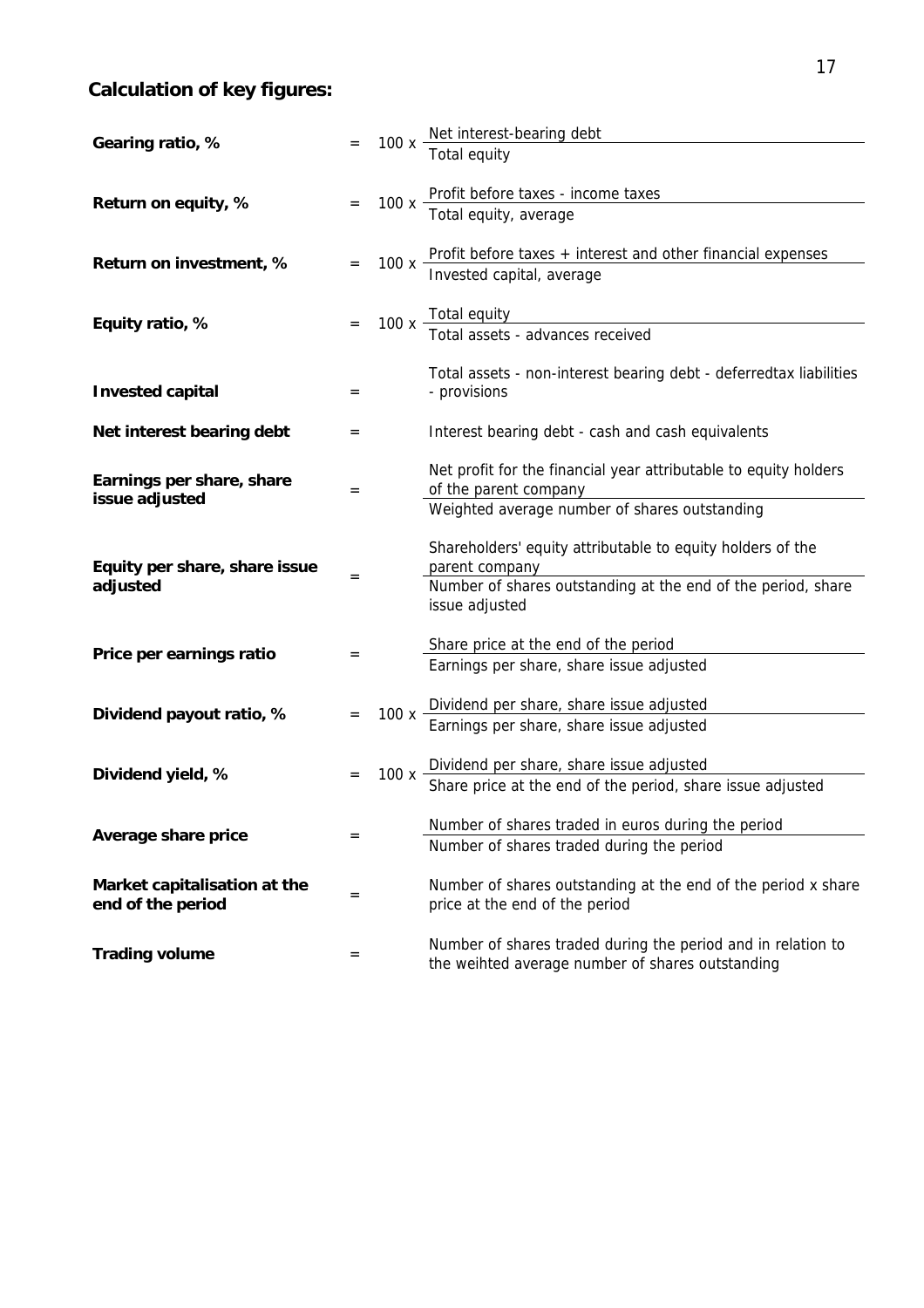# **SRV Group Plc Financial statements bulletin 1 January - 31 December 2007: TABLES**

#### **Appendixes**

1) Condensed consolidated financial statements: income statement, balance sheet, statement of changes in equity, cash flow statement, commitments and contingent liabilities, derivative contracts liabilities 2) Segment information

# **1. Group financials 1 January – 31 December 2007**

IFRS-standards and operating segments

SRV Group (SRV) adopted International Financial Reporting Standards (IFRS) on 1 January 2006. In preparing financial statements bulletin, SRV has applied the same accounting principles as in its year-end financial statements for 2006. The financial statements bulletin has been prepared in accordance with the accounting policies set out in the IAS 34 standard and the information disclosed is audited for the periods 1 January – 31 December 2007 and 11 January – 31 December 2006 and unaudited for the Q3 periods 1 October – 31 December 2007 and 1 October – 31 December 2006.

The following standards, amendments and interpretations have been applied as from the accounting period beginning on 1 January 2007:

- IFRS 7 Financial Instruments: Diclosures
- IAS 1 Presentation of Financial Statements; Capital Disclosures
- IFRIC 8 Scope of IFRS 2
- IFRIC 10 Interim Financial Reporting and Impairment These standards, amendments and interpretations do not have an effect on the Group's financial position. They have effect to the notes of the consolidated financial statements to some extent.

The following standard has been applied before the effective date:

• IFRS 8 Operating Segments

This standard does not have an effect on the Group's financial position. It has effect to the notes of the consolidated financial statements to some extent.

The following standards, amendments and interpretations have been applied as from the accounting period beginning on 1 January 2007 but they are not significant to the Group:

- IFRIC 7 Applying the Restatement Approach under IAS 29; Financial Reporting in Hyperinflationary Economies
- IFRIC 9 Reassessment of Embedded Derivatives

SRV's reporting segments comprise Business Premises, Housing, International Operations and Other operations. The segment figures are disclosed in accordance with the IFRS 8 following the accounting principles applied to the consolidated financial statements.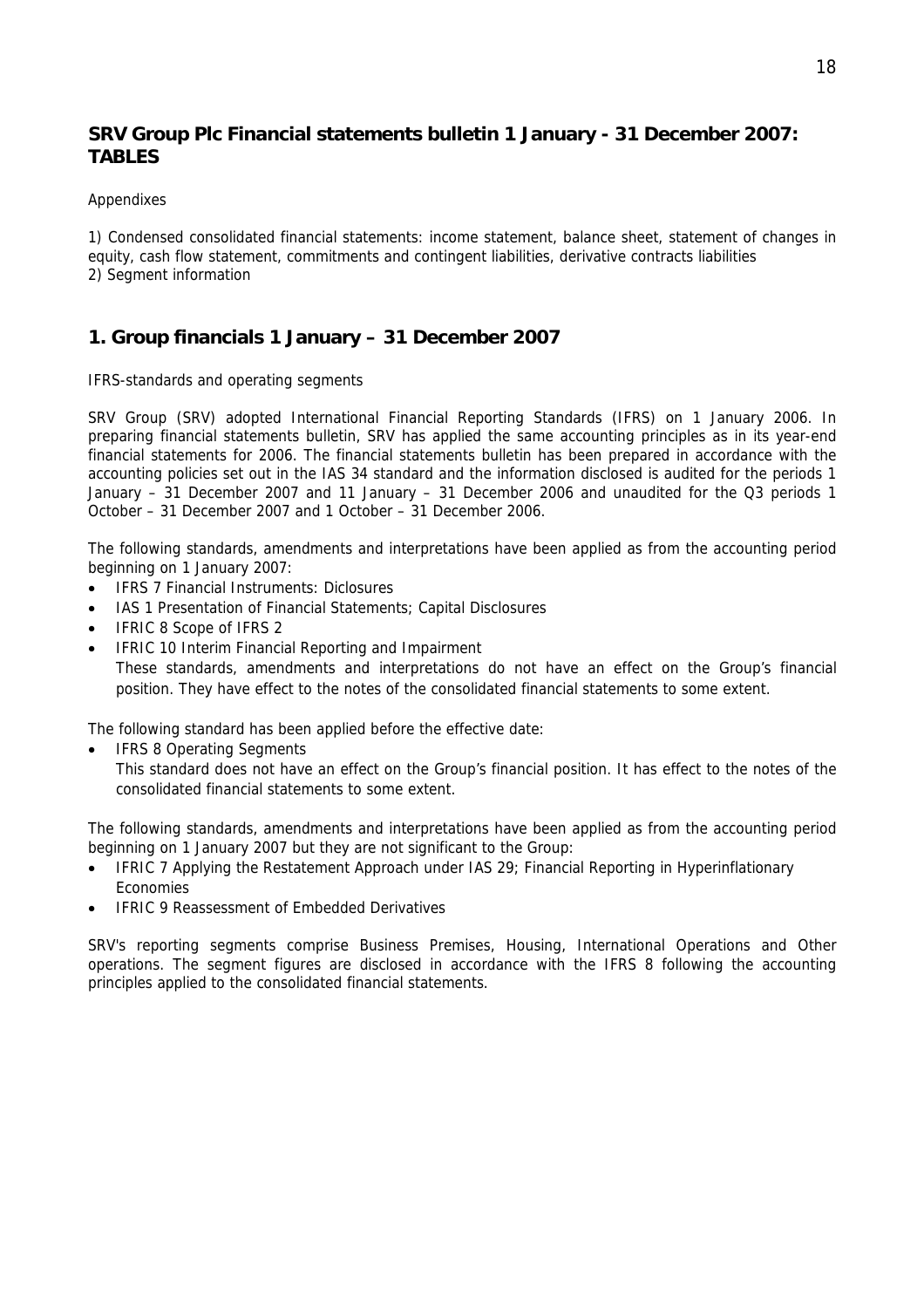|                                                                                                              | <b>IFRS</b> | <b>IFRS</b> | change,     | change,  | <b>IFRS</b> | <b>IFRS</b> |
|--------------------------------------------------------------------------------------------------------------|-------------|-------------|-------------|----------|-------------|-------------|
| EUR million                                                                                                  | 1-12/2007   | 1-12/2006   | <b>MEUR</b> | %        | 10-12/2007  | 10-12/2006  |
| Revenue                                                                                                      | 561.4       | 479.5       | 81.9        | 17.1%    | 165.5       | 157.2       |
| Other operating income                                                                                       | 1.1         | 3.7         | $-2.6$      | $-69.7%$ | 0.4         | 1.7         |
| Change in inventories of                                                                                     |             |             |             |          |             |             |
| finished goods and work in                                                                                   |             |             |             |          |             |             |
| progress                                                                                                     | 18.3        | 27.2        | $-8.8$      | $-32.6%$ | 12.3        | 12.1        |
| Use of materials and services                                                                                | $-509.7$    | $-434.0$    | $-75.7$     | 17.4%    | $-165.9$    | $-143.5$    |
| Employee benefit expenses                                                                                    | $-41.6$     | $-36.8$     | $-4.8$      | 12.9%    | $-11.5$     | $-10.4$     |
| Depreciation and impairments                                                                                 | $-1.9$      | $-2.0$      | 0.1         | $-5.7%$  | $-0.5$      | $-0.7$      |
| Other operating expenses                                                                                     | $-12.6$     | $-12.8$     | 0.2         | $-1.8%$  | $-3.1$      | $-4.6$      |
| <b>Operating profit</b>                                                                                      | 15.1        | 24.6        | $-9.6$      | $-38.8%$ | $-2.9$      | 11.8        |
| Financial income                                                                                             | 2.6         | 2.6         | 0.0         | 0.8%     | 1.3         | 0.6         |
| Financial expenses                                                                                           | $-6.1$      | $-6.6$      | 0.4         | $-6.4%$  | $-3.7$      | $-1.9$      |
| Financial income and                                                                                         |             |             |             |          |             |             |
| expenses, total                                                                                              | $-3.5$      | $-4.0$      | 0.4         | $-11.2%$ | $-2.3$      | $-1.3$      |
| <b>Profit before taxes</b>                                                                                   | 11.5        | 20.7        | $-9.1$      | $-44.1%$ | $-5.2$      | 10.4        |
| Income taxes                                                                                                 | $-3.9$      | $-5.4$      | 1.5         | $-27.5%$ | 0.1         | $-2.7$      |
| Net profit for the period                                                                                    | 7.6         | 15.3        | $-7.6$      | $-50.0%$ | $-5.1$      | 7.7         |
| <b>Attributable to</b>                                                                                       |             |             |             |          |             |             |
| Equity holders of the parent                                                                                 |             |             |             |          |             |             |
| company                                                                                                      | 7.2         | 14.5        |             |          | $-5.1$      | 7.4         |
| Minority interest                                                                                            | 0.5         | 0.8         |             |          | 0.0         | 0.4         |
| Earnings per share calculated                                                                                |             |             |             |          |             |             |
| on the profit attributable to                                                                                |             |             |             |          |             |             |
| equity holders of the parent                                                                                 |             |             |             |          |             |             |
| company (undiluted and                                                                                       |             |             |             |          |             |             |
| diluted) 1)                                                                                                  | 0.22        | 0.56        |             | $-60.4%$ | $-0.14$     | 0.28        |
| 1) Key figures per share have been adjusted to reflect the increase in the number of shares, which came into |             |             |             |          |             |             |

1) Key figures per share have been adjusted to reflect the increase in the number of shares, which came into effect on 11 April 2007 (split), new issue of shares on 11 June 2007 and the new issue of shares and the cancellation of treasury shares in connection with the merger of the SRV Henkilöstö Oy on 29 September 2007

| <b>Consolidated balance sheet</b> | <b>IFRS</b> | <b>IFRS</b> | change,  |
|-----------------------------------|-------------|-------------|----------|
| EUR million                       | 12/2007     | 12/2006     | %        |
| <b>ASSETS</b>                     |             |             |          |
| <b>Non-current assets</b>         |             |             |          |
| Property, plant and equipment     | 8.0         | 5.5         | 46.2%    |
| Goodwill                          | 0.7         | 0.7         | $0.0\%$  |
| Other intangible assets           | 0.6         | 0.9         | $-28.8%$ |
| Other financial assets            | 2.9         | 2.3         | 26.4%    |
| <b>Receivables</b>                | 2.7         | 5.6         | $-51.5%$ |
| Deferred tax assets               | 1.1         | 0.2         | 593.4%   |
| Non-current assets, total         | 16.1        | 15.2        | 6.3%     |
| <b>Current assets</b>             |             |             |          |
| Inventories                       | 196.4       | 134.5       | 46.0%    |
| Trade and other receivables       | 94.2        | 65.4        | 43.9%    |
| Current tax                       | 3.4         | 1.4         | 140.5%   |
| Cash and cash equivalents         | 21.4        | 14.9        | 43.9%    |
| <b>Current Assets Total</b>       | 315.4       | 216.3       | 45.8%    |
| <b>ASSETS TOTAL</b>               | 331.6       | 231.4       | 43.3%    |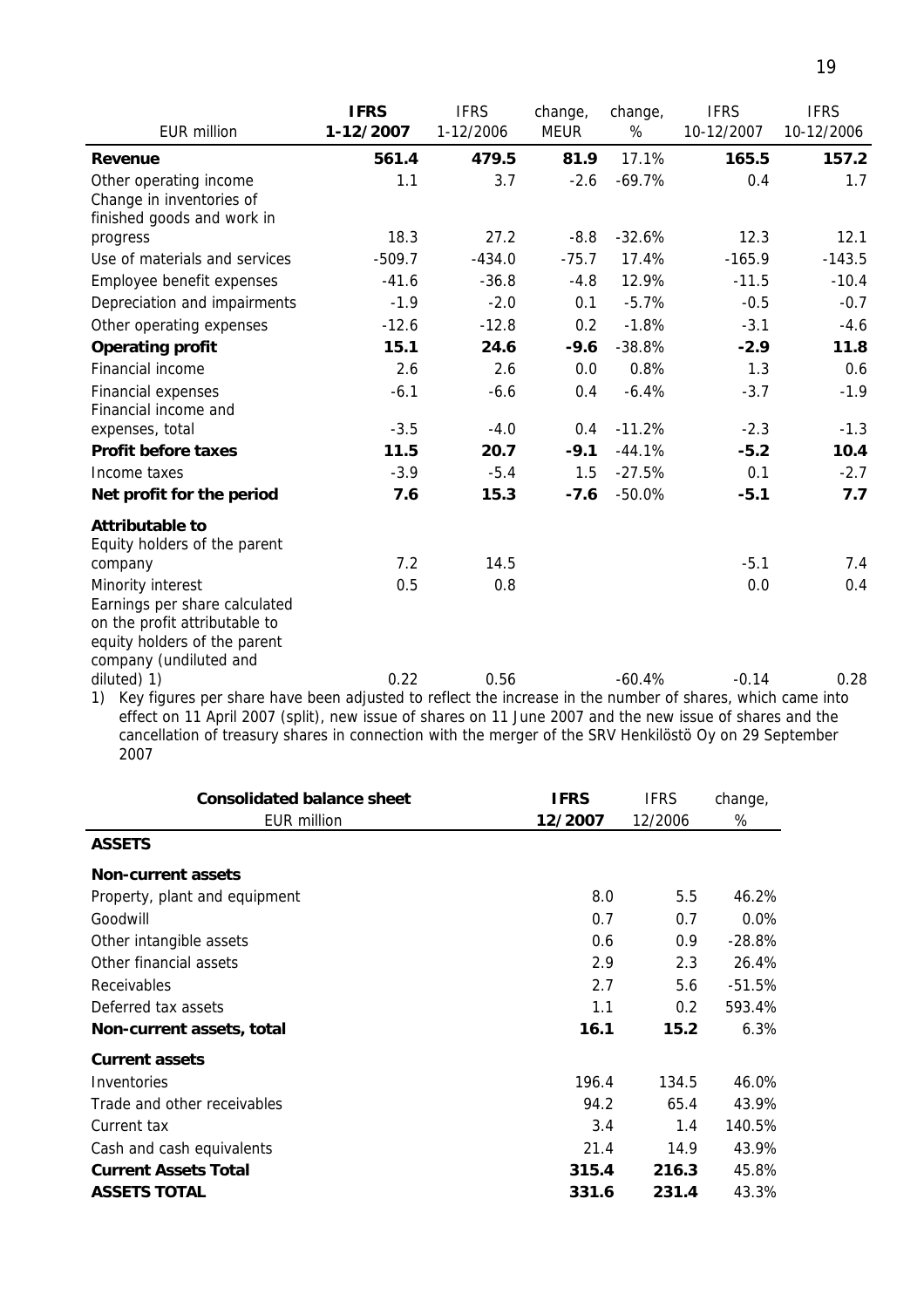| <b>Consolidated balance sheet</b>                              | <b>IFRS</b> | <b>IFRS</b> | change,    |
|----------------------------------------------------------------|-------------|-------------|------------|
| <b>EUR million</b>                                             | 12/2007     | 12/2006     | %          |
| <b>EQUITY AND LIABILITIES</b>                                  |             |             |            |
| Equity attributable to equity holders of the parent<br>company |             |             |            |
| Share capital                                                  | 3.1         | 1.3         | 135.0%     |
| Share premium reserve                                          | 0.0         | 1.8         | $-100.0%$  |
| Invested free equity account                                   | 87.3        | 0.0         |            |
| <b>Translation differences</b>                                 | 0.0         | 0.0         |            |
| Fair value reserve                                             | 0.0         | 0.1         | $-100.0\%$ |
| Retained earnings                                              | 64.7        | 54.7        | 18.2%      |
| Equity attributable to equity holders of the parent            |             |             |            |
| company, total                                                 | 155.1       | 57.9        | 167.8%     |
| <b>Minority interest</b>                                       | 3.2         | 4.2         | $-23.8%$   |
| Equity, total                                                  | 158.3       | 62.2        | 154.7%     |
| <b>Non-current liabilities</b>                                 |             |             |            |
| Deferred tax liabilities                                       | 0.1         | 1.0         | $-86.3%$   |
| Provisions                                                     | 5.9         | 4.8         | 22.4%      |
| Interest-bearing liabilities                                   | 37.7        | 48.4        | $-21.2%$   |
| Other liabilities                                              | 0.4         | 0.0         |            |
| Non-current liabilities, total                                 | 44.1        | 54.2        | $-18.6%$   |
| <b>Current liabilities</b>                                     |             |             |            |
| Trade and other liabilities                                    | 96.9        | 80.1        | 20.9%      |
| Current tax                                                    | 1.6         | 0.2         | 867.4%     |
| Provisions                                                     | 4.1         | 3.6         | 11.9%      |
| Interest-bearing liabilities                                   | 26.5        | 31.2        | $-14.9%$   |
| <b>Current liabilities, total</b>                              | 129.1       | 115.1       | 12.2%      |
| Liabilities, total                                             | 173.2       | 169.3       | 2.3%       |
| <b>EQUITY AND LIABILITIES</b>                                  | 331.6       | 231.4       | 43.3%      |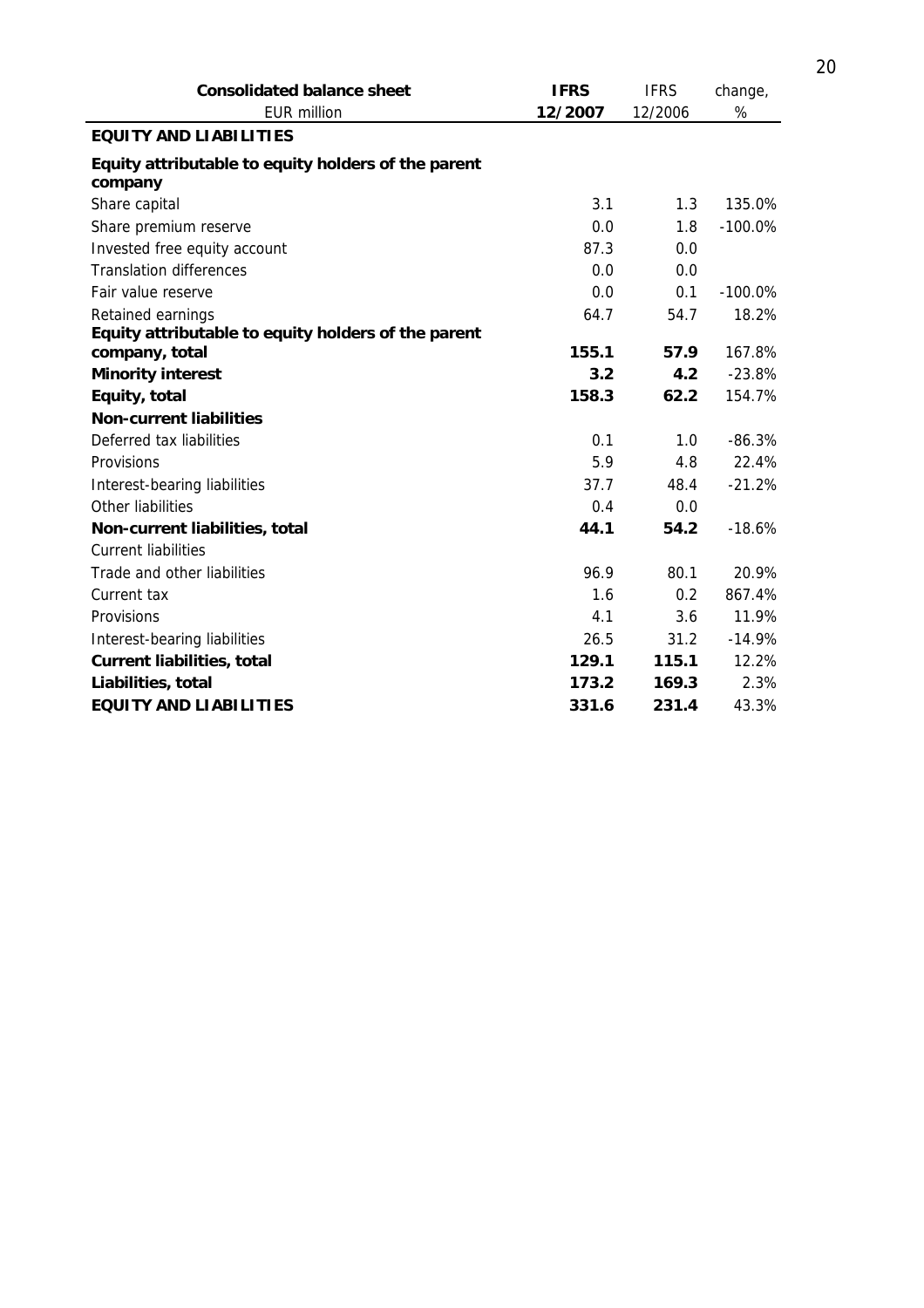# **Statement of changes in Group equity 1 Jan - 31 Dec 2007**

|                                                            |                  |                             | Equity attributable to the equity holders of the parent company |                                      |                          |                           |             |                           |                 |
|------------------------------------------------------------|------------------|-----------------------------|-----------------------------------------------------------------|--------------------------------------|--------------------------|---------------------------|-------------|---------------------------|-----------------|
| <b>IFRS</b><br>FUR million                                 | Share<br>capital | Share<br>premium<br>reserve | Non-<br>restricted<br>equity<br>reserve                         | Trans-<br>lation<br>differ-<br>ences | Fair<br>value<br>reserve | Retai-<br>ned<br>earnings | Total       | Mino-<br>rity<br>interest | Total<br>equity |
| Equity on 1 Jan 2007                                       | 1.3              | 1.8                         | 0.0                                                             | 0.0                                  | 0.1                      | 54.7                      | 57.9        | 4.2                       | 62.2            |
| <b>Translation differences</b>                             |                  |                             |                                                                 | 0.0                                  |                          |                           | 0.0         |                           |                 |
| Net gains on available-<br>for-sale financial assets       |                  |                             |                                                                 |                                      | $-0.1$                   |                           | $-0.1$      |                           |                 |
| Other changes                                              |                  |                             |                                                                 |                                      |                          | 0.1                       | 0.1         |                           |                 |
| Net income recorded<br>directly in equity                  | 1.8              | $-1.8$                      | 0.0                                                             | 0.0                                  | $-0.1$                   | 0.1                       | 0.0         |                           |                 |
| Net profit for the period                                  |                  |                             |                                                                 |                                      |                          | 7.2                       | 7.2         |                           |                 |
| <b>Total recognized</b>                                    |                  |                             |                                                                 |                                      |                          |                           |             |                           |                 |
| income and expenses                                        | 0.0              | 0.0                         | 0.0                                                             | 0.0                                  | 0.0                      | 7.2                       | 7.2         |                           |                 |
| Dividends paid                                             |                  |                             |                                                                 |                                      |                          | $-3.1$                    | $-3.1$      |                           |                 |
| Transfer from share<br>premium reserve to share<br>capital | 1.8              | $-1.8$                      |                                                                 |                                      |                          |                           | 0.0         |                           |                 |
| Share issue and employee<br>offering                       |                  |                             | 116.6                                                           |                                      |                          |                           | $0.4$ 117.0 |                           |                 |
| Share issue and employee<br>offering deductions            |                  |                             |                                                                 |                                      |                          | $-3.2$                    | $-3.2$      |                           |                 |
| Purchase and cancellation<br>of treasury shares            |                  |                             | $-29.3$                                                         |                                      |                          | 8.6                       | $-20.7$     |                           |                 |
| Equity on 31 Dec 2007                                      | 3.1              | 0.0                         | 87.3                                                            | 0.0                                  | 0.0                      | 64.7                      | 155.1       | 3.2                       | 158.3           |

# **Statement of changes in Group equity 1 Jan - 30 Sep. 2006**

|                                                                                                                       |                  |                             | Equity attributable to the equity holders of the parent company |                                      |                          |                           |        |                           |                 |
|-----------------------------------------------------------------------------------------------------------------------|------------------|-----------------------------|-----------------------------------------------------------------|--------------------------------------|--------------------------|---------------------------|--------|---------------------------|-----------------|
| <b>IFRS</b><br><b>EUR million</b>                                                                                     | Share<br>capital | Share<br>premium<br>reserve | Non-<br>restricted<br>equity<br>reserve                         | Trans-<br>lation<br>differ-<br>ences | Fair<br>value<br>reserve | Retai-<br>ned<br>earnings | Total  | Mino-<br>rity<br>interest | Total<br>equity |
| Equity 1 Jan 2006                                                                                                     | 1.3              | 1.8                         | 0.0                                                             | 0.0                                  | 0.4                      | 42.5                      | 45.9   | 3.9                       | 49.8            |
| <b>Translation differences</b>                                                                                        |                  |                             |                                                                 | 0.0                                  |                          |                           | 0.0    |                           |                 |
| Amount of available-for-<br>sale financial assets<br>removed from equity and<br>recognised in the income<br>statement |                  |                             |                                                                 |                                      | $-0.4$                   |                           | $-0.4$ |                           |                 |
| Net gains on available-<br>for-sale financial assets                                                                  |                  |                             |                                                                 |                                      | 0.1                      |                           | 0.1    |                           |                 |
| Other changes                                                                                                         |                  |                             |                                                                 |                                      |                          | 0.0                       | 0.0    |                           |                 |
| Net income recorded<br>directly in equity                                                                             | 0.0              | 0.0                         |                                                                 | 0.0                                  | $-0.3$                   | 0.0                       | $-0.2$ |                           |                 |
| Net profit for the financial<br>period                                                                                |                  |                             |                                                                 |                                      |                          | 14.5                      | 14.5   |                           |                 |
| <b>Total recognized</b><br>income and expenses                                                                        | 0.0              | 0.0                         |                                                                 | 0.0                                  | 0.0                      | 14.5                      | 14.5   |                           |                 |
| Dividends paid                                                                                                        |                  |                             |                                                                 |                                      |                          | $-2.2$                    | $-2.2$ |                           |                 |
| Equity on 31 Dec 2006                                                                                                 | 1.3              | 1.8                         | 0.0                                                             | 0.0                                  | 0.1                      | 54.7                      | 57.9   | 4.2                       | 62.2            |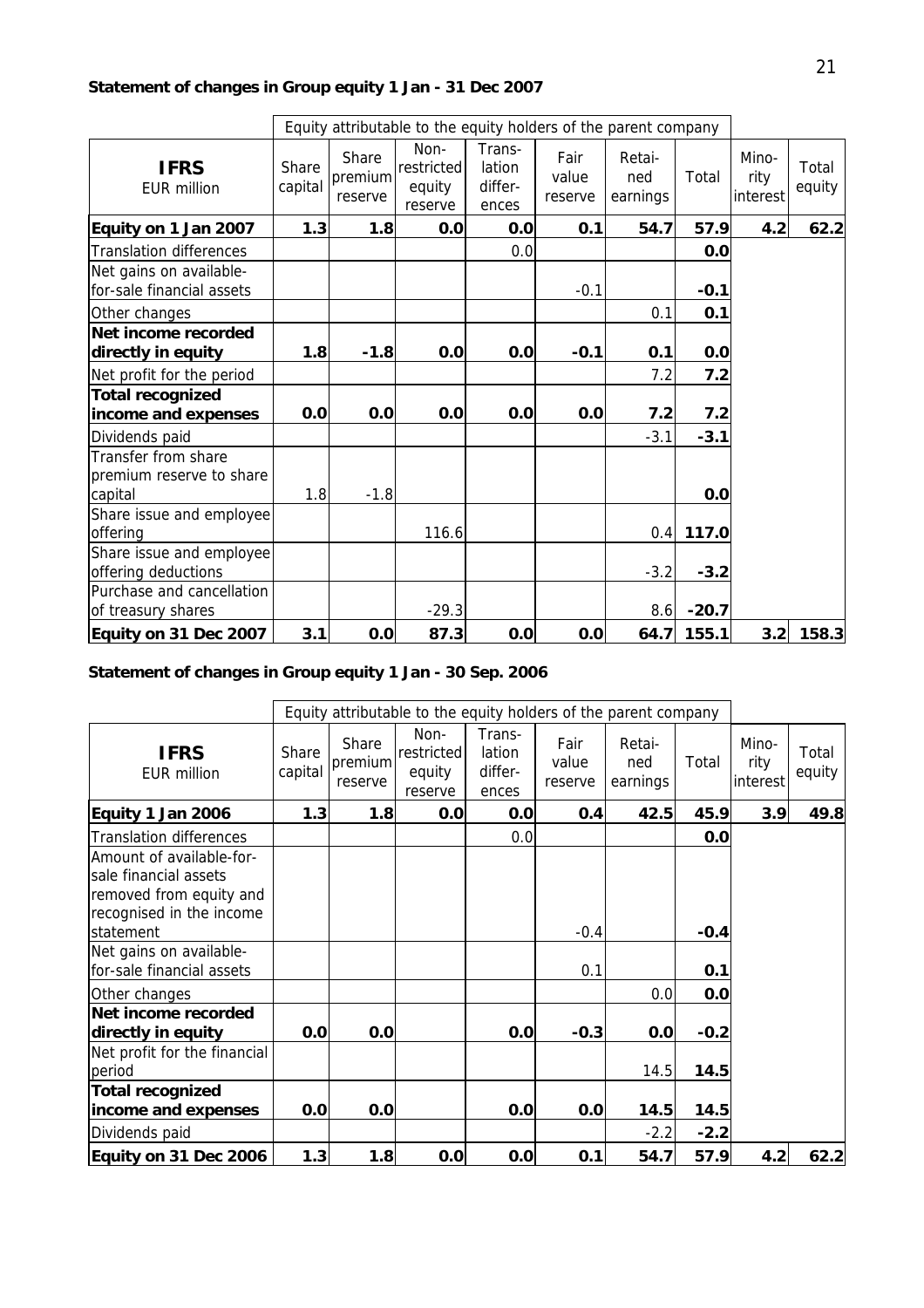| <b>Consolidated cash flow statement</b>                  | <b>IFRS</b> | <b>IFRS</b> |
|----------------------------------------------------------|-------------|-------------|
| <b>EUR million</b>                                       | 1-12/2007   | 1-12/2006   |
| Cash flows from operating activities                     |             |             |
| Net profit for the period                                | 7.6         | 15.3        |
| Adjustments:                                             |             |             |
| Depreciation                                             | 1.9         | 2.0         |
| Non-cash transactions                                    | 1.5         | 2.8         |
| Financial income and expenses                            | 3.5         | 4.0         |
| Capital gains on sales of tangible and intangible assets | $-0.1$      | $-0.4$      |
| Income taxes                                             | 3.9         | 5.4         |
| <b>Adjustments total</b>                                 | 10.6        | 13.8        |
|                                                          |             |             |
| Changes in working capital:                              |             |             |
| Change in loan receivables                               | $-2.7$      | 31.5        |
| Change in trade and other receivables                    | $-23.0$     | 18.4        |
| Change in inventories                                    | $-62.8$     | $-33.9$     |
| Change in trade and other liabilities                    | 16.4        | 11.3        |
| Working capital total                                    | $-72.1$     | 27.3        |
|                                                          |             |             |
| Interest paid                                            | $-6.4$      | $-8.2$      |
| Interest received                                        | 2.8         | 8.2         |
| Dividends received                                       | 0.0         | 0.0         |
| Income taxes paid                                        | $-6.3$      | $-9.0$      |
| Net cash flow from operating activities                  | $-63.7$     | 47.4        |
| Cash flow from investing activities                      |             |             |
| Property, plant and equipment                            | $-4.2$      | $-1.6$      |
| Intangible assets                                        | $-0.1$      | $-0.6$      |
| Other financial assets                                   | $-1.0$      | $-1.0$      |
| Sale of property, plant and equipment and intangible     |             |             |
| assets                                                   | 0.7         | 2.3         |
| Sale of investments                                      | 0.3         | 0.0         |
| Net cash used in investing activities                    | 4.3         | -0.9        |
| Cash flows from financing activities                     |             |             |
| Proceeds from share issue                                | 113.4       | 0.0         |
| Proceeds from long-term loans                            | 19.1        | 24.0        |
| Repayments of long-term loans                            | $-13.5$     | $-77.9$     |
| Change in loan receivables                               | 0.2         | 1.5         |
| Change in housing corporation loans                      | $-21.8$     | $-11.2$     |
| Change in short-term loanlimits                          | 0.9         | 10.8        |
| Purchase of treasury shares                              | $-20.7$     | 0.0         |
| Dividends paid                                           | $-3.1$      | $-2.2$      |
| Net cash from financing activities                       | 74.5        | $-55.1$     |
| Net change in cash and cash equivalents                  | 6.5         | $-8.6$      |
| Cash and cash equivalents at the beginning of period     | 14.9        | 23.5        |
| Cash and cash equivalents at the end of period           | 21.4        | 14.9        |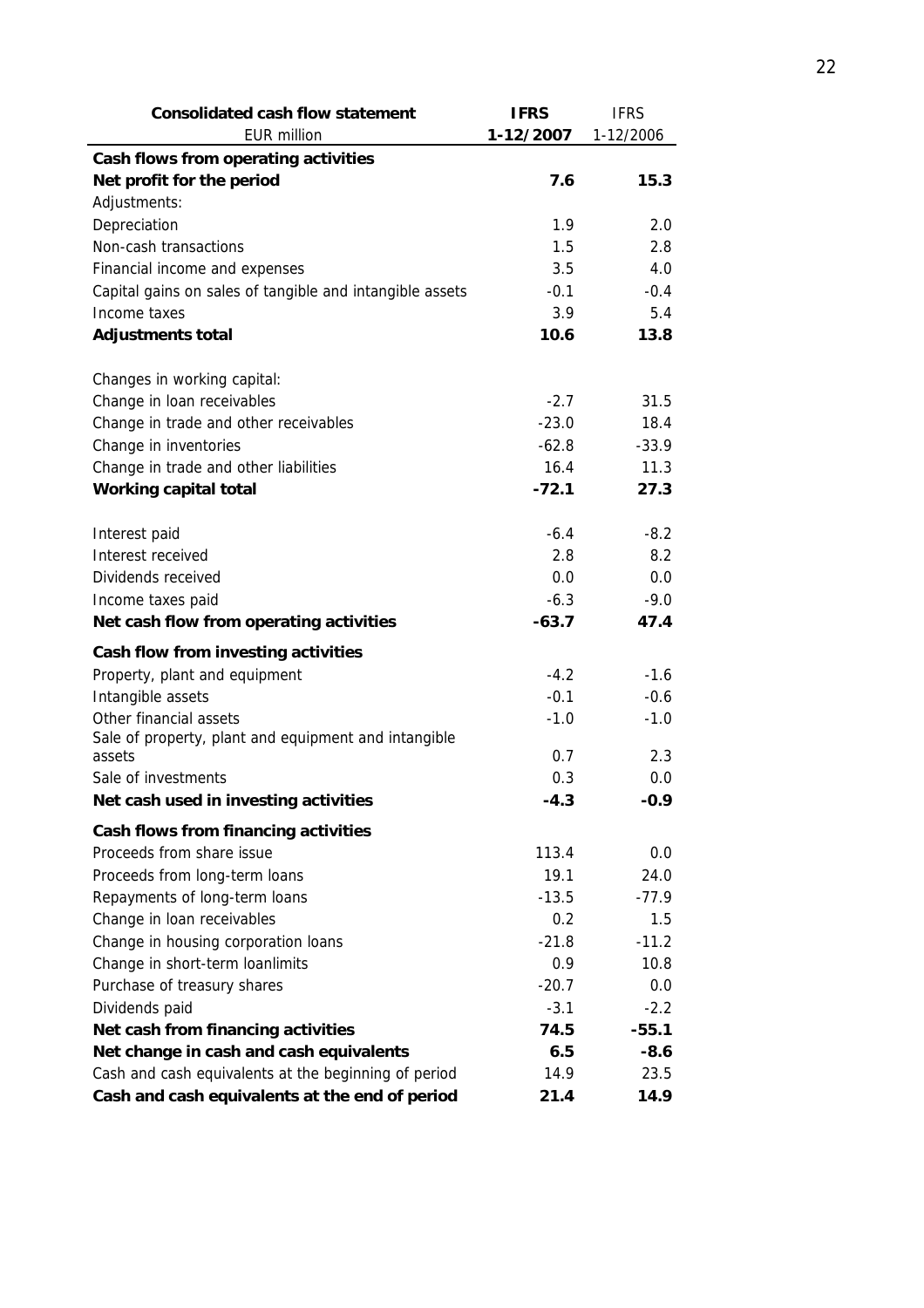| <b>Inventories</b>                                | <b>IFRS</b> | <b>IFRS</b> | change, |
|---------------------------------------------------|-------------|-------------|---------|
| EUR million                                       | 12/2007     | 12/2006     | %       |
| Raw materials and consumables                     | 0.0         | 0.3         |         |
| Work in progress                                  | 86.7        | 51.8        | 67.2    |
| Land areas and plot-owning companies              | 64.3        | 46.8        | 37.5    |
| Shares in completed housing corporations and real |             |             |         |
| estate companies                                  | 30.3        | 14.8        | 105.0   |
| Advance payments                                  | 6.5         | 13.5        | $-51.7$ |
| Other inventories                                 | 8.7         | 7.4         | 16.5    |
| Inventories, total                                | 196.4       | 134.5       | 46.0    |

| <b>Commitments and Contingent Liabilities</b>           | <b>IFRS</b> | <b>IFRS</b> | change,   |
|---------------------------------------------------------|-------------|-------------|-----------|
| EUR million                                             | 12/2007     | 12/2006     | %         |
| Collateral given for own liabilities                    |             |             |           |
| Real estate mortgages given                             | 69.9        | 87.4        | $-20.1\%$ |
| Pledges given                                           | 5.2         | 10.8        | $-52.4%$  |
| Other commitments                                       |             |             |           |
| Guarantees given on liabilities on uncompleted projects | 71.4        | 48.0        |           |
| Investment commitments given                            | 4.7         | 3.8         | 67.0%     |

| <b>Fair and nominal value of</b><br>derivative instruments | <b>IFRS</b><br>12/2007 |                    | <b>IFRS</b><br>12/2006 |                 |
|------------------------------------------------------------|------------------------|--------------------|------------------------|-----------------|
| FUR million                                                |                        | <b>Fair Values</b> | <b>Fair Values</b>     |                 |
|                                                            | Positive               | Negative           | Positive               | <b>Negative</b> |
| Hedge accounting not applied                               |                        |                    |                        |                 |
| Foreign exchange forward contracts                         | 0.0                    | 0.0                | 0.0                    | 0.0             |
|                                                            |                        | <b>IFRS</b>        |                        | <b>IFRS</b>     |
|                                                            |                        | 12/2007            |                        | 12/2006         |
| Nominal values of derivative<br>instruments                |                        |                    |                        |                 |
| Foreign exchange forward contracts                         |                        | 8.5                |                        | 7.6             |

The fair values of foreign exchange contracts are based on market prices at the end of the reporting period. Open foreign exchange forward contracts are hedging the financing the reporting period. Open foreign exchange forward contracts are hedging the financing cash flow.

# **2. Segment information**

| Revenue                         | <b>IFRS</b> | <b>IFRS</b> | change,     | change, | <b>IFRS</b> | <b>IFRS</b> |
|---------------------------------|-------------|-------------|-------------|---------|-------------|-------------|
| <b>EUR million</b>              | 1-12/2007   | 1-12/2006   | <b>MEUR</b> | %       | 10-12/2007  | 10-12/2006  |
| <b>Business Premises</b>        | 345.4       | 297.0       | 48.4        | 16.3    | 103.2       | 88.7        |
| Housing                         | 163.1       | 138.1       | 25.0        | 18.1    | 43.5        | 46.9        |
| <b>International Operations</b> | 53.2        | 44.6        | 8.6         | 19.4    | 18.8        | 15.9        |
| Other Operations                | 11.2        | 6.0         | 5.2         | 86.0    | 2.7         | 0.4         |
| Eliminations                    | $-11.4$     | $-6.2$      | $-5.3$      |         | $-2.7$      | 5.2         |
| Group total                     | 561.4       | 479.5       | 81.9        | 17 1    | 165.5       | 157.2       |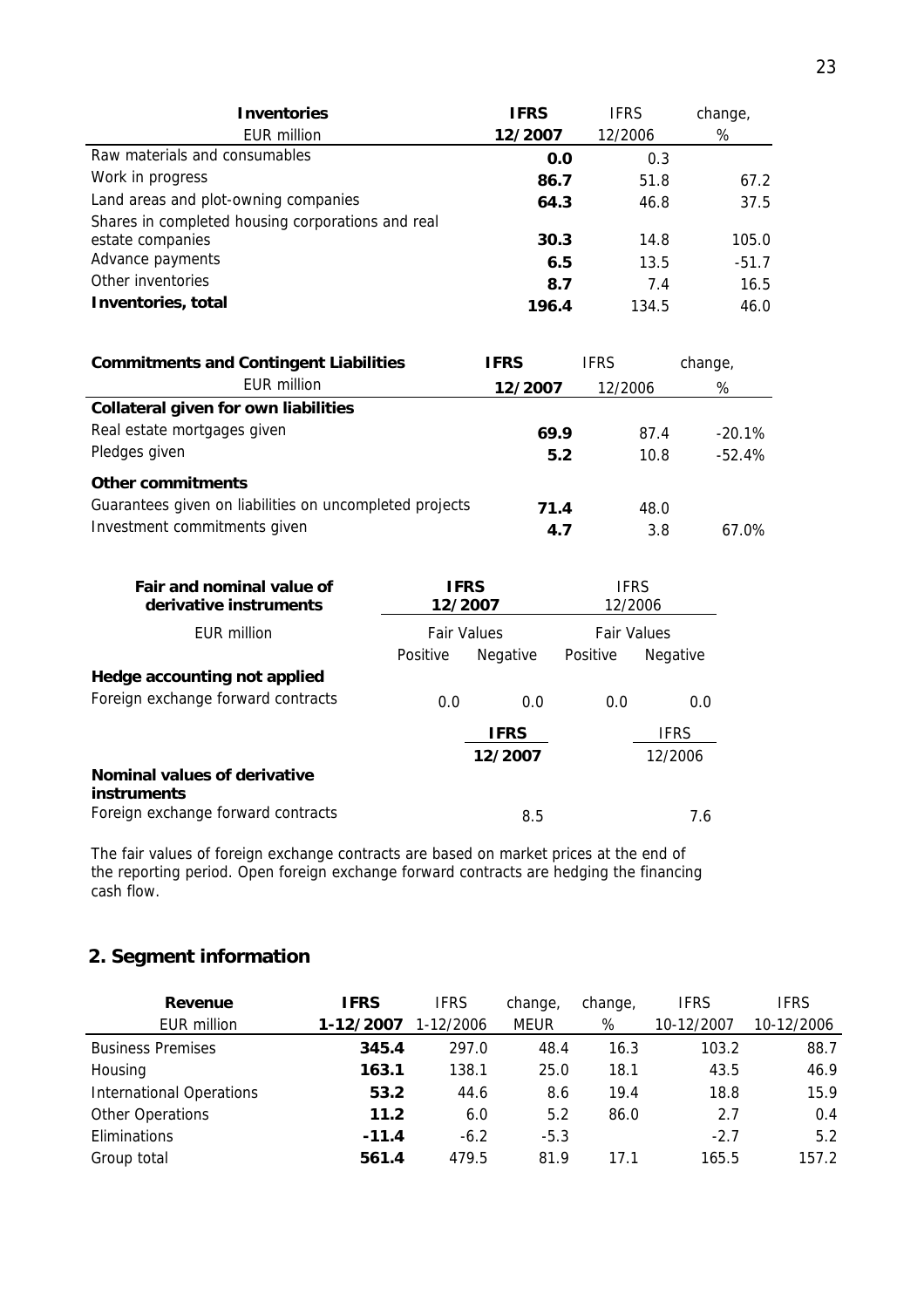| <b>Operating profit</b>         | <b>IFRS</b> | <b>IFRS</b> | change, | change,  | <b>IFRS</b> | <b>IFRS</b> |
|---------------------------------|-------------|-------------|---------|----------|-------------|-------------|
| <b>EUR million</b>              | 1-12/2007   | 1-12/2006   | MEUR    | %        | 10-12/2007  | 10-12/2006  |
| <b>Business Premises</b>        | 18.0        | 25.0        | $-6.9$  | $-27.7$  | 4.7         | 10.9        |
| Housing                         | 10.7        | 5.1         | 5.6     | 109.1    | 2.8         | 3.7         |
| <b>International Operations</b> | $-10.2$     | $-3.6$      | $-6.7$  |          | $-9.4$      | $-1.0$      |
| Other Operations                | $-3.1$      | $-4.4$      | 1.3     |          | $-1.1$      | $-2.2$      |
| Eliminations                    | $-0.4$      | 2.5         | $-2.9$  | $-114.2$ | 0.0         | 0.3         |
| Group total                     | 15.1        | 24.6        | $-9.6$  | $-38.8$  | $-2.9$      | 11.8        |

| <b>Operating profit</b>  | IFRS      | <b>IFRS</b> | <b>IFRS</b> | <b>IFRS</b> |
|--------------------------|-----------|-------------|-------------|-------------|
| '%)                      | 1-12/2007 | 1-12/2006   | 10-12/2007  | 10-12/2006  |
| EUR million              | 5.2       | 8.4         | 4.5         | 12.3        |
| <b>Business Premises</b> | 6.5       | 3.7         | 6.5         | 7.9         |
| Housing                  | $-19.2$   | $-8.0$      | $-49.9$     | $-6.3$      |
| Group total              | 2.7       | 5.1         | $-1.8$      | 7.5         |

| <b>Assets</b>                   | <b>IFRS</b> | <b>IFRS</b> | change,     | change, |
|---------------------------------|-------------|-------------|-------------|---------|
| <b>EUR million</b>              | 12/2007     | 12/2006     | <b>MEUR</b> | %       |
| <b>Business Premises</b>        | 117.2       | 111.9       | 5.3         | 4.7%    |
| Housing                         | 113.4       | 74.2        | 39.2        | 52.9%   |
| <b>International Operations</b> | 114.3       | 65.6        | 48.7        | 74.2%   |
| <b>Other Operations</b>         | 162.0       | 71.7        | 90.3        | 126.0%  |
| Eliminations                    | $-175.4$    | $-92.0$     | $-83.4$     |         |
| Group total                     | 331.6       | 231.4       | 100.1       | 43.3%   |

| <b>Liabilities</b>              | <b>IFRS</b> | <b>IFRS</b> | change, | change, |
|---------------------------------|-------------|-------------|---------|---------|
| <b>EUR million</b>              | 12/2007     | 12/2006     | MEUR    | %       |
| <b>Business Premises</b>        | 83.9        | 72.2        | 11.7    | 16.3    |
| Housing                         | 93.8        | 61.0        | 32.8    | 53.8    |
| <b>International Operations</b> | 104.9       | 54.3        | 50.6    | 93.0    |
| <b>Other Operations</b>         | 31.5        | 45.1        | $-13.6$ | $-30.1$ |
| Eliminations                    | $-140.9$    | $-63.3$     | $-77.6$ |         |
| Group total                     | 173.2       | 169.3       | 3.9     | 2.3     |

| <b>Invested capital</b>           | <b>IFRS</b> | <b>IFRS</b> | change,     | change, |
|-----------------------------------|-------------|-------------|-------------|---------|
| <b>EUR million</b>                | 12/2007     | 12/2006     | <b>MEUR</b> | %       |
| <b>Business Premises</b>          | 33.4        | 37.9        | $-4.5$      | $-11.9$ |
| Housing                           | 81.5        | 35.6        | 45.9        | 128.9   |
| <b>International Operations</b>   | 101.3       | 33.0        | 68.3        | 206.7   |
| Other Operations and eliminations | 6.7         | 35.1        | $-28.4$     |         |
| Group total                       | 222.9       | 1417        | 81.3        | 57.4    |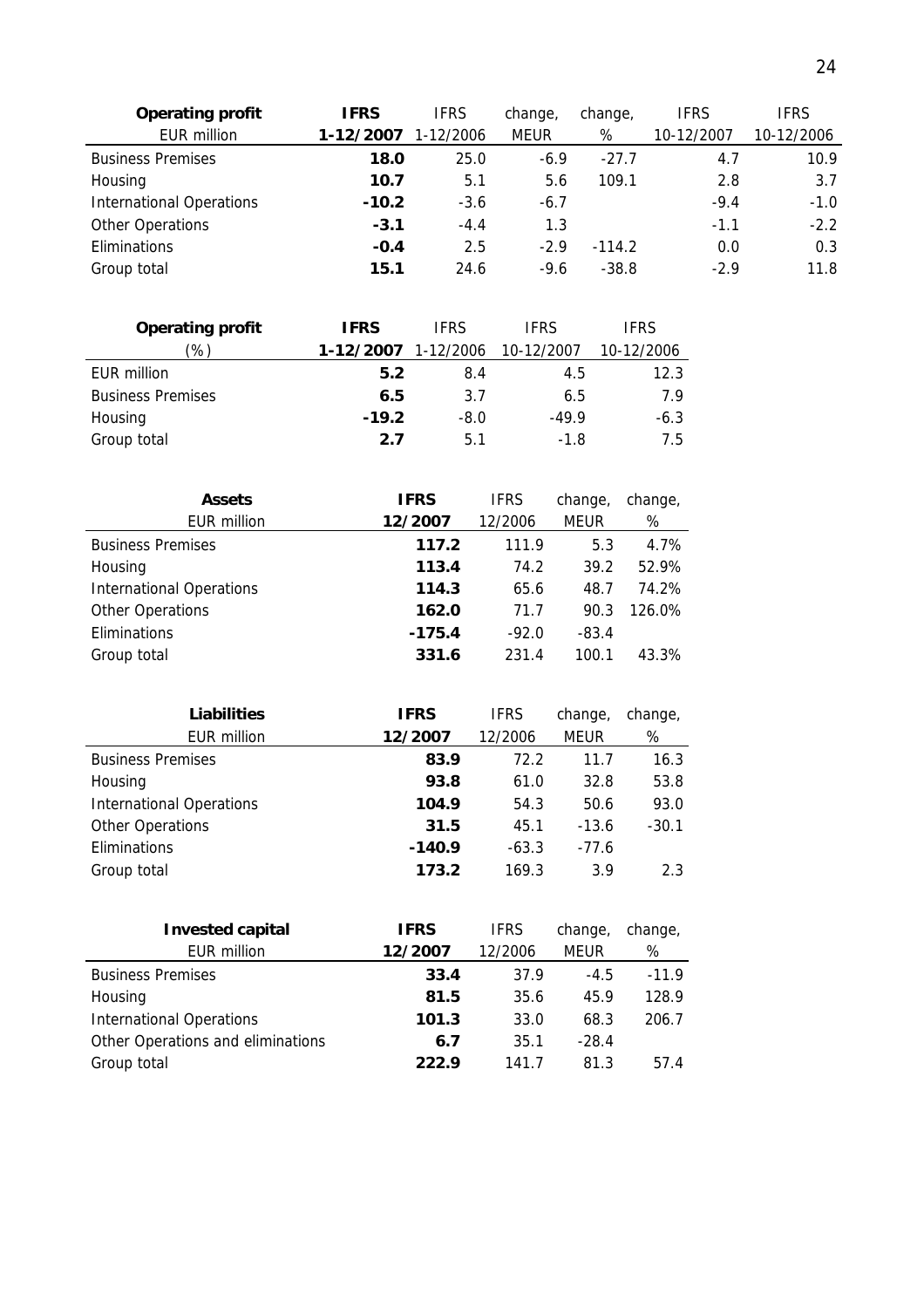| <b>Return on investment</b>     | <b>IFRS</b> | <b>IFRS</b> |
|---------------------------------|-------------|-------------|
| %)                              | 2007        | 2006        |
| <b>Business Premises</b>        | 52.4        | 60.3        |
| Housing                         | 16.7        | 16.5        |
| <b>International Operations</b> | $-11.3$     | $-7.8$      |
| Group total                     | 9.7         | 159         |

| Order backlog                   | <b>IFRS</b> | <b>IFRS</b> | change, | change, |
|---------------------------------|-------------|-------------|---------|---------|
| <b>EUR million</b>              | 12/2007     | 12/2006     | MEUR    | %       |
| <b>Business Premises</b>        | 302.8       | 287.7       | 15.1    | 5.2     |
| Housing                         | 174.6       | 154.4       | 20.2    | 13.1    |
| <b>International Operations</b> | 51.3        | 11.6        | 39.7    | 341.3   |
| Group total                     | 528.7       | 453.7       | 75.0    | 16.5    |

| <b>Business Premises</b><br>EUR million | <b>IFRS</b><br>1-12/2007 | <b>IFRS</b><br>1-12/2006 | change,<br>MEUR | change,<br>% |
|-----------------------------------------|--------------------------|--------------------------|-----------------|--------------|
| Revenue                                 | 345.4                    | 297.0                    | 48.4            | 16.3         |
| <b>Operating profit</b>                 | 18.0                     | 25.0                     | $-6.9$          | $-27.7$      |
| Segment's assets 31.12.                 |                          |                          |                 |              |
| Non-current assets                      | 1.0                      | 0.7                      | 0.2             | 31.4         |
| Current assets                          | 116.2                    | 111.2                    | 5.0             | 4.5          |
| <b>Total assets</b>                     | 117.2                    | 111.9                    | 5.3             | 4.7          |
| Segment's liabilities 31.12.            |                          |                          |                 |              |
| Non-current liabilities                 | 1.2                      | 14.0                     | $-12.8$         | $-91.5$      |
| Current liabilities                     | 82.7                     | 58.1                     | 24.6            | 42.3         |
| <b>Total liabilities</b>                | 83.9                     | 72.2                     | 11.7            | 16.3         |
| Invested capital 31.12.                 | 33.4                     | 37.9                     | $-4.5$          | $-11.9$      |
| Return on investment, %                 | 52.4                     | 60.3                     |                 |              |
| Order backlog 31.12.                    | 302.8                    | 287.7                    | 15.1            | 5.2          |